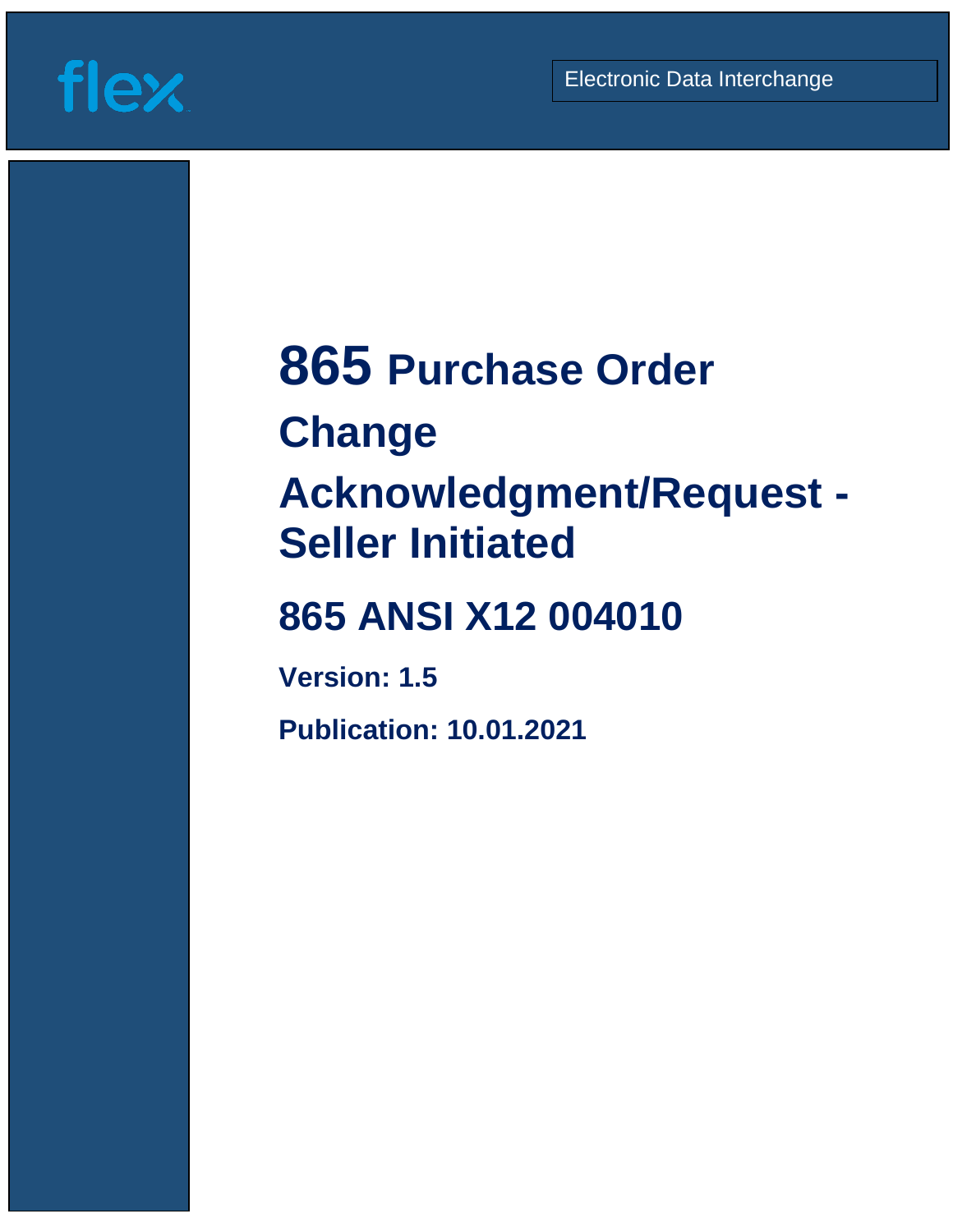| <b>Version</b><br><b>Number</b> | <b>Version Date</b> | <b>Description of Change</b> | <b>Reason of Change</b>                                | <b>Author</b>       | <b>Change</b><br><b>Reference</b> |
|---------------------------------|---------------------|------------------------------|--------------------------------------------------------|---------------------|-----------------------------------|
| 1.0                             | 01.24.2013          | Initial release              | <b>Original Document</b>                               | <b>Adrian Birau</b> | <b>All Sections</b>               |
| 1.2                             | 03.17.2015          | Revision                     | <b>Updated Segment</b><br>Requirements and<br>Examples | Arkadyuti Banik     |                                   |
| 1.3                             | 06.12.2015          | Revision                     | <b>Update Example with Msg</b><br>Segment              | Arkadyuti Banik     |                                   |
| 1.4                             | 01.20.2020          | Revision                     | Update New Split Example                               | Arkadyuti Banik     |                                   |
| 1.5                             | 10.01.2021          | Revision                     | Update ACK 04 (ETA forwarder date)                     | Arkadyuti Banik     |                                   |
|                                 |                     |                              |                                                        |                     |                                   |
|                                 |                     |                              |                                                        |                     |                                   |
|                                 |                     |                              |                                                        |                     |                                   |
|                                 |                     |                              |                                                        |                     |                                   |
|                                 |                     |                              |                                                        |                     |                                   |
|                                 |                     |                              |                                                        |                     |                                   |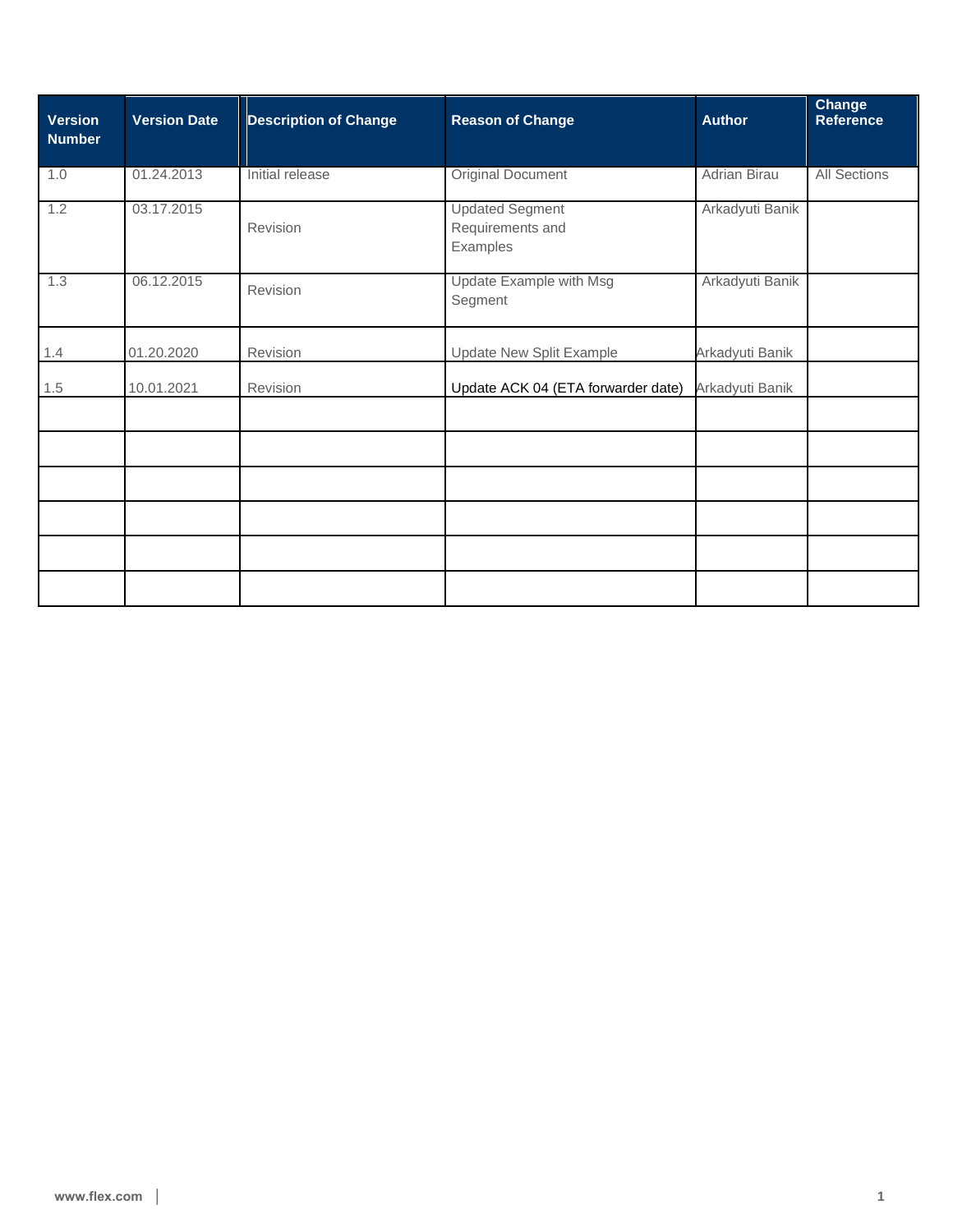# **Table of Contents**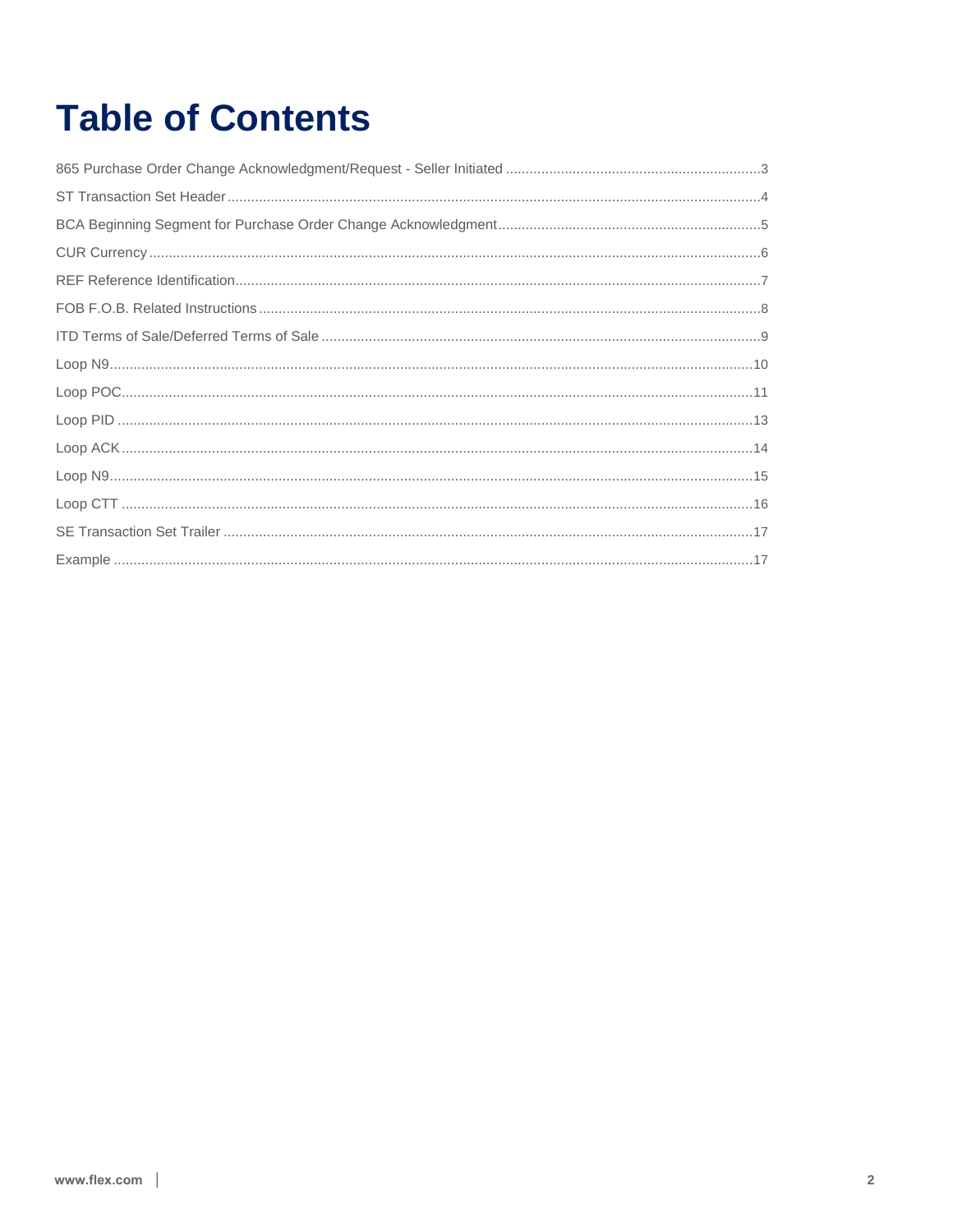# <span id="page-3-0"></span>**865 Purchase Order Change Acknowledgment/Request - Seller Initiated**

Functional Group = **CA**

This Draft Standard for Trial Use contains the format and establishes the data contents of the Purchase Order Change Acknowledgment/Request - Seller Initiated Transaction Set (865) for use within the context of an Electronic Data Interchange (EDI) environment. The transaction set can be used to convey acceptance or rejection of changes to a previously submitted purchase order by the seller or to notify the buyer of changes initiated by the seller to a previously submitted purchase order by the seller.

# **Heading:**

|                     | ld         | <b>Segment Name</b>                                                   | Req        | <b>Flex reg</b> | <b>Max Use</b> | <b>Repeat</b> | <b>Notes</b> | <b>Usage</b>      |
|---------------------|------------|-----------------------------------------------------------------------|------------|-----------------|----------------|---------------|--------------|-------------------|
| $\frac{Pos}{010}$   | <b>ST</b>  | <b>Transaction Set Header</b>                                         | M          | M               |                |               |              | Must use          |
| 020                 | <b>BCA</b> | Beginning Segment for Purchase<br>Order Change Acknowledgment         | M          | M               |                |               |              | Must use          |
| 040                 | <b>CUR</b> | Currency                                                              | M          | M               |                |               |              | Must Use          |
| 050                 | <b>REF</b> | Reference Identification<br>Mandatory if site code is 500<br>(Austin) | Ο          | M               | >1             |               |              | Must Use          |
| 080                 | <b>FOB</b> | F.O.B. Related Instructions                                           | $\bigcirc$ | Ω               | >1             |               |              | Used              |
| 130                 | <b>ITD</b> | Terms of Sale/Deferred Terms of<br>Sale                               | $\bigcirc$ | Ω               | 5              |               |              | Used              |
| <b>LOOP ID - N9</b> |            |                                                                       |            |                 |                | 1000          |              |                   |
| 290                 | <b>MSG</b> | Message Text                                                          |            | ∩               | 1000           |               |              | <b>Future Use</b> |

# **Detail:**

| Pos                  | Id         | <b>Segment Name</b>      | Rea | Flex reg | <b>Max Use</b> | Repeat | <b>Notes</b> | <b>Usage</b>      |
|----------------------|------------|--------------------------|-----|----------|----------------|--------|--------------|-------------------|
| <b>LOOP ID - POC</b> |            |                          |     |          |                |        |              |                   |
| 010                  | <b>POC</b> | Line Item Change         |     | M        |                |        |              | Used              |
| <b>LOOP ID - PID</b> |            |                          |     |          |                | 100    |              |                   |
| 050                  | <b>PID</b> | Product/Item Description |     |          |                |        |              | Used              |
| 100                  | <b>REF</b> | Reference Identification |     |          | >1             |        |              | Used              |
|                      |            |                          |     |          |                |        |              |                   |
| <b>LOOP ID - ACK</b> |            |                          |     |          |                | 104    |              |                   |
| 270                  | <b>ACK</b> | Line Item Acknowledgment |     | M        |                |        |              | Used              |
|                      |            |                          |     |          |                |        |              |                   |
| LOOP ID - N9         |            |                          |     |          |                | 1000   |              |                   |
| 360                  | <b>MSG</b> | Message Text             |     | $\Omega$ | 1000           |        |              | <b>Future Use</b> |
|                      |            |                          |     |          |                |        |              |                   |

**Summary:**

| Pos         |                 | <b>Seament Name</b>            | Rea | FlexRea | <b>Max Use</b> | <b>Repeat</b> | <b>Notes</b> | Usage    |
|-------------|-----------------|--------------------------------|-----|---------|----------------|---------------|--------------|----------|
| $O$ $O$ $P$ | <b>TID - C.</b> |                                |     |         |                |               |              |          |
| 010         |                 | Fransaction Totals             |     |         |                |               | N3/010       | Used     |
| 030         | SE              | <b>Fransaction Set Trailer</b> |     |         |                |               |              | Must use |

## **Notes:**

3/010L Number of line items (CTT01) is the accumulation of the number of POC segments. If used, hash total (CTT02) is the sum of the value of quantities ordered (POC03) for each POC segment.

3/010 Number of line items (CTT01) is the accumulation of the number of POC segments. If used, hash total (CTT02) is the sum of the value of quantities ordered (POC03) for each POC segment.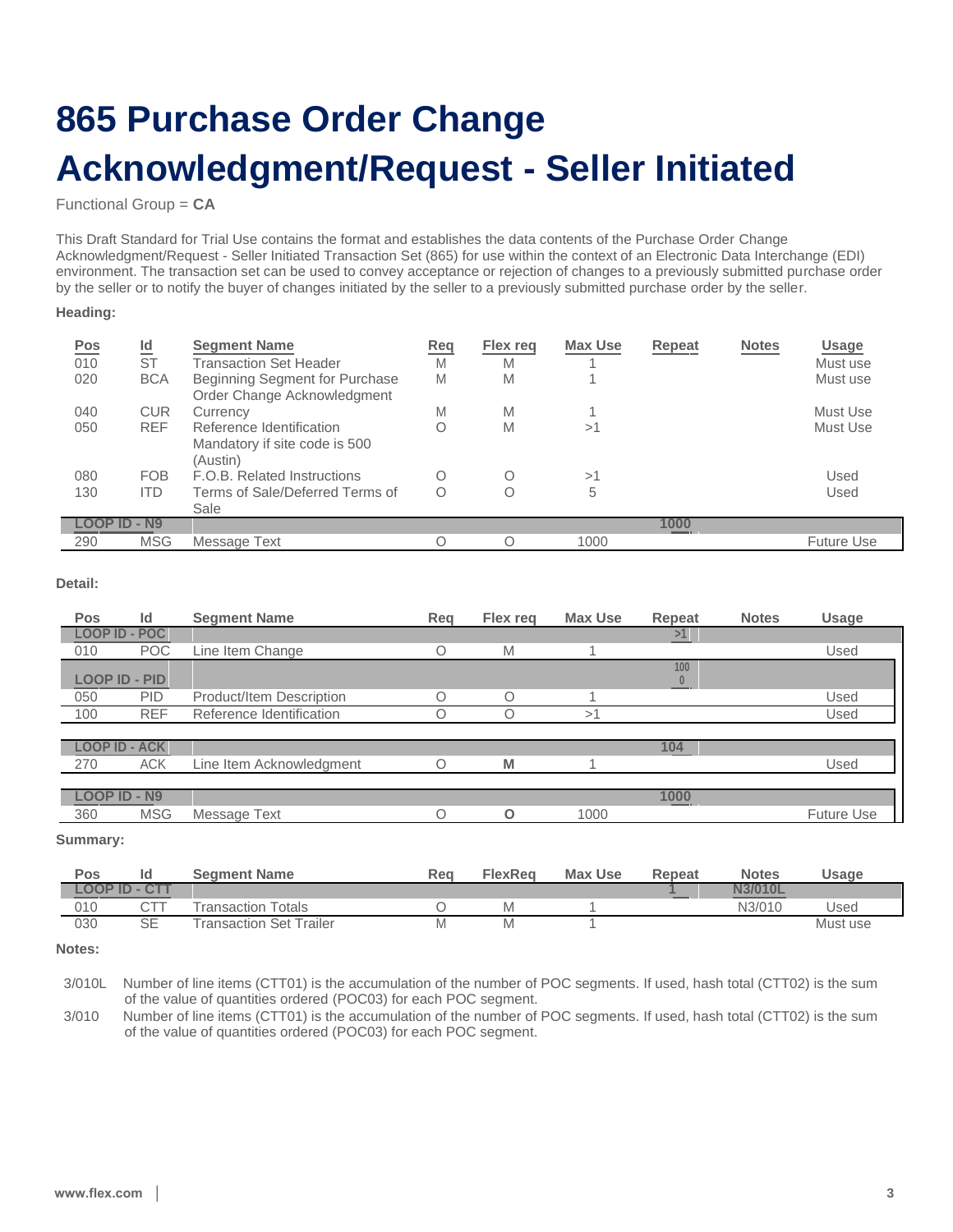# <span id="page-4-0"></span>**ST Transaction Set Header**

# **User Option (Usage):**

Must use

To indicate the start of a transaction set and to assign a control number

# **Element Summary:**

| $Ref$            | Id  | <b>Element Name</b>                                             | Req | Type | Min/Max | Usage    |
|------------------|-----|-----------------------------------------------------------------|-----|------|---------|----------|
| ST <sub>01</sub> | 143 | <b>Transaction Set Identifier Code</b>                          | M   | ID   | 3/3     | Must use |
|                  |     | <b>Description:</b> Code uniquely identifying a Transaction Set |     |      |         |          |
|                  |     | All valid standard codes are used.                              |     |      |         |          |
| ST <sub>02</sub> | 329 | <b>Transaction Set Control Number</b>                           | M   | AN   | 4/9     | Must use |
|                  |     | <b>Description:</b> Identifying control number that must be     |     |      |         |          |
|                  |     | unique within the transaction set functional group assigned     |     |      |         |          |
|                  |     | by the originator for a transaction set                         |     |      |         |          |

## **Semantics:**

1. The transaction set identifier (ST01) used by the translation routines of the interchange partners to select the appropriate transaction set definition (e.g., 810 selects the Invoice Transaction Set).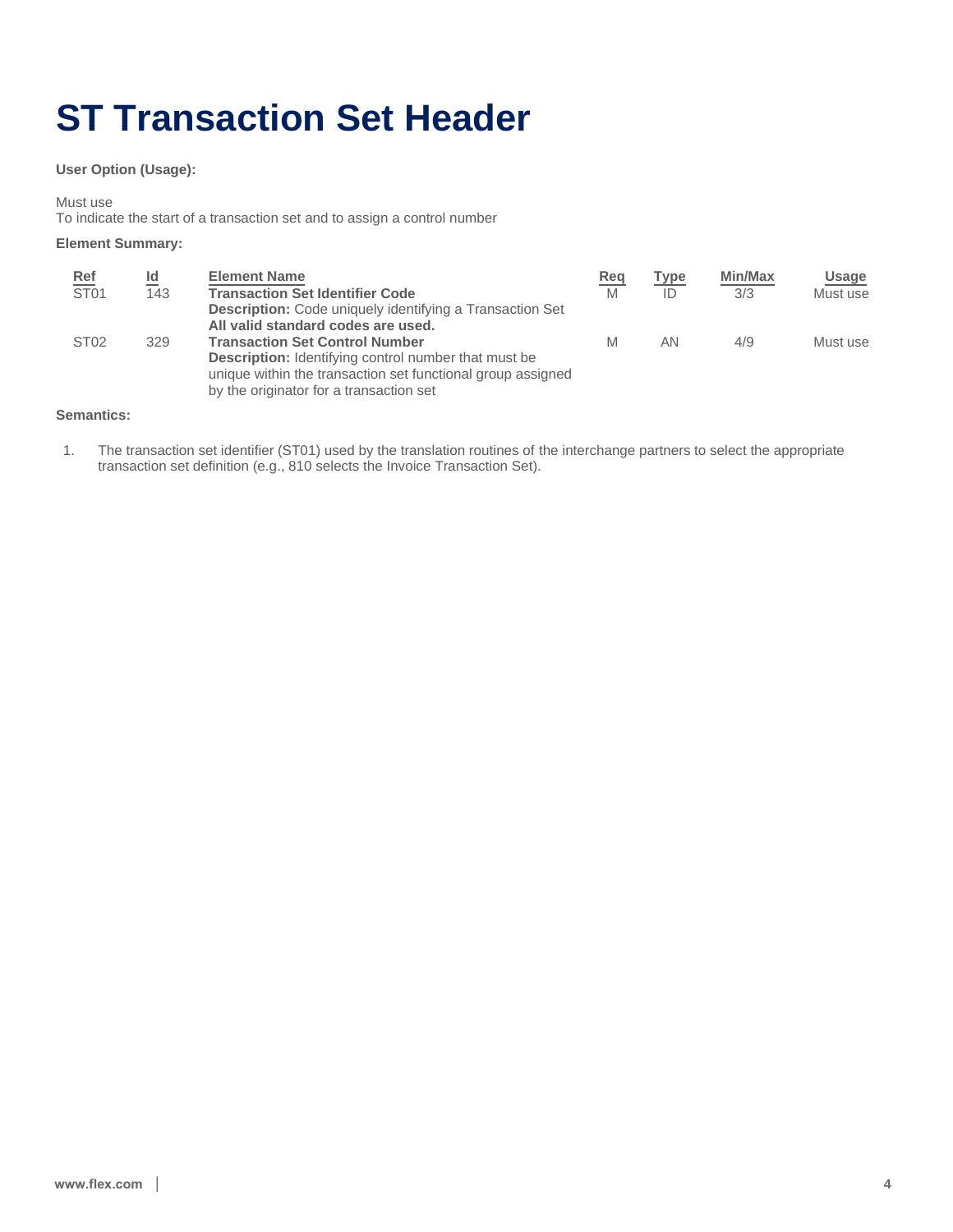# <span id="page-5-0"></span>**BCA Beginning Segment for Purchase Order Change Acknowledgment**

# **User Option (Usage):**

#### Must use

To indicate the beginning of the Purchase Order Change Acknowledgment Transaction Set and transmit identifying numbers and dates

## **Element Summary:**

| Ref               | Id  | <b>Element Name</b>                                                                                                                                                                                                           | Req      | <b>Flex</b><br>Req | <b>Type</b> | Min/Max | <b>Usage</b> |
|-------------------|-----|-------------------------------------------------------------------------------------------------------------------------------------------------------------------------------------------------------------------------------|----------|--------------------|-------------|---------|--------------|
| BCA01             | 353 | <b>Transaction Set Purpose Code</b><br><b>Description:</b> Code identifying purpose of transaction<br>set<br>" $01"$ – Cancel<br>" $04"$ – Change<br>"06" - Confirmation, no change                                           | M        | M                  | ID          | 2/2     | Must use     |
| BCA02             | 587 | "19" - Seller Initiated change.<br><b>Acknowledgment Type</b><br><b>Description:</b> Code specifying the type of<br>acknowledgment<br>"AC" - Acknowledge w/Detail/Change<br>"AD" - Ack. W/Detail/no change<br>"AT" - Accepted | $\circ$  | M                  | ID          | 2/2     | Used         |
| BCA03             | 324 | "AK" - ACK No Detail, No change.<br><b>Purchase Order Number</b><br><b>Description:</b> Identifying number for Purchase Order                                                                                                 | M        | M                  | AN          | 1/22    | Must use     |
| BCA04             | 328 | assigned by the orderer/purchaser<br><b>Release Number</b><br><b>Description:</b> Number identifying a release against a<br>Purchase Order previously placed by the parties<br>involved in the transaction                    | $\circ$  | $\circ$            | AN          | 1/30    | Used         |
| BCA05             | 327 | <b>Change Order Sequence Number</b><br><b>Description:</b> Number assigned by the orderer<br>identifying a specific change or revision to a previously<br>transmitted transaction set                                         | $\circ$  | $\circ$            | AN          | 1/8     | Used         |
| BCA06             | 373 | Date<br>Description: Date expressed as CCYYMMDD                                                                                                                                                                               | M        | M                  | DT          | 8/8     | Must use     |
| BCA10             | 373 | <b>Date</b><br><b>Description: Date expressed as CCYYMMDD</b>                                                                                                                                                                 | $\Omega$ | $\circ$            | DT          | 8/8     | Used         |
| BCA <sub>13</sub> | 92  | <b>Purchase Order Type Code</b><br><b>Description:</b> Code specifying the type of Purchase<br>Order                                                                                                                          | $\circ$  | $\circ$            | ID          | 2/2     | Used         |

### **All valid standard codes are used.**

# **Semantics:**

1. BCA06 is the date assigned by the purchaser to purchase order.<br>2. BCA09 is the seller's order number.

BCA09 is the seller's order number.

- 3. BCA10 is the date assigned by the sender to the acknowledgment.
- 4. BCA11 is the date of the purchase order change request.
- 5. BCA12 is the order change acknowledgment date.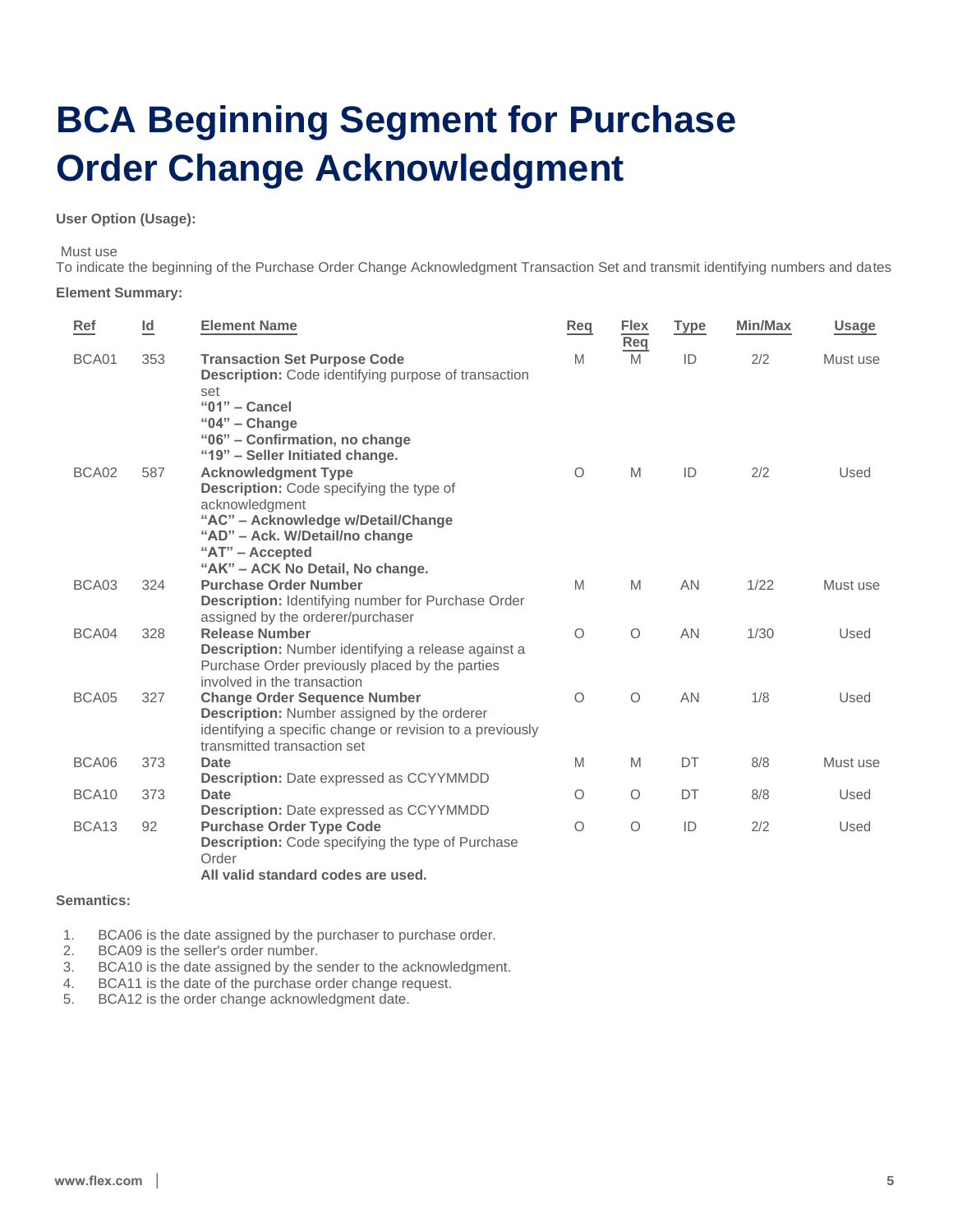# <span id="page-6-0"></span>**CUR Currency**

# **User Option (Usage):**

Must Use

To specify the currency (dollars, pounds, francs, etc.) used in a transaction

# **Element Summary:**

| <b>Ref</b>        | Id  | <b>Element Name</b>                                                                                                                                                           | Req | Type | Min/Max | Usage    |
|-------------------|-----|-------------------------------------------------------------------------------------------------------------------------------------------------------------------------------|-----|------|---------|----------|
| CUR <sub>01</sub> | 98  | <b>Entity Identifier Code</b><br><b>Description:</b> Code identifying an organizational entity, a<br>physical location, property or an individual<br>"BY" - Purchasing Buyer. | M   | ID   | 2/3     | Must use |
| CUR <sub>02</sub> | 100 | <b>Currency Code</b><br>Description: Code (Standard ISO) for country in whose<br>currency the charges are specified                                                           | M   | ID   | 3/3     | Must use |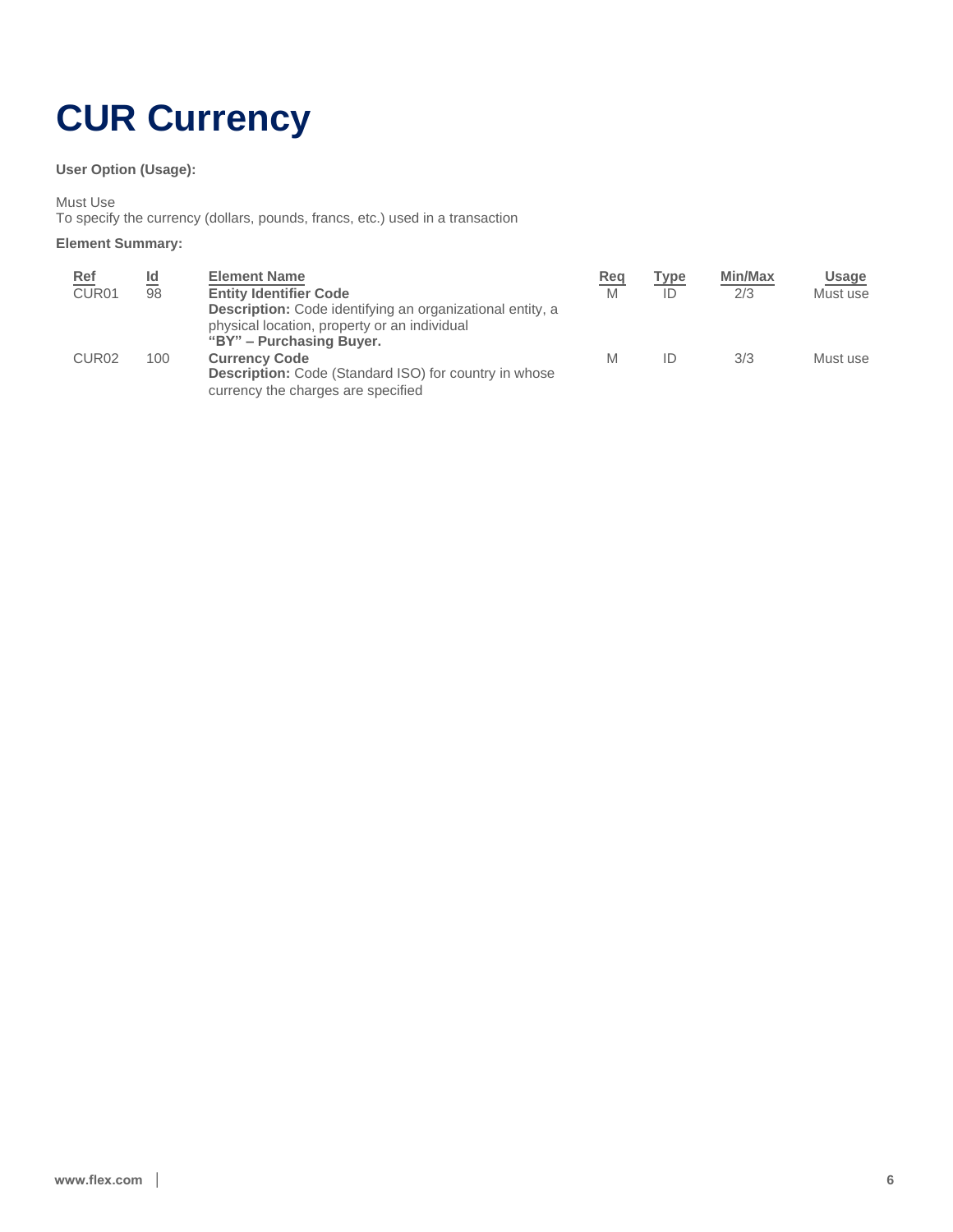# <span id="page-7-0"></span>**REF Reference Identification**

**User Option (Usage):**

Must Use. This segment is mandatory for site 500 (Austin) To specify identifying information

# **Element Summary:**

| Ref<br>REF01      | Id<br>98 | <b>Element Name</b><br><b>Reference Identification Qualifier</b><br><b>Description:</b> Code identifying the Reference Identification<br>"VR" – Supplier Code                        | Req<br>M | Type<br>ID | <b>Min/Max</b><br>2/3 | Usage<br>Must use |
|-------------------|----------|--------------------------------------------------------------------------------------------------------------------------------------------------------------------------------------|----------|------------|-----------------------|-------------------|
| REF <sub>02</sub> | 100      | <b>Supplier Code</b><br><b>Description:</b> Reference information as defined for a<br>particular Transaction Set or as specified by the Reference<br><b>Identification Qualifier</b> | M        | AN         | 1/30                  | Must use          |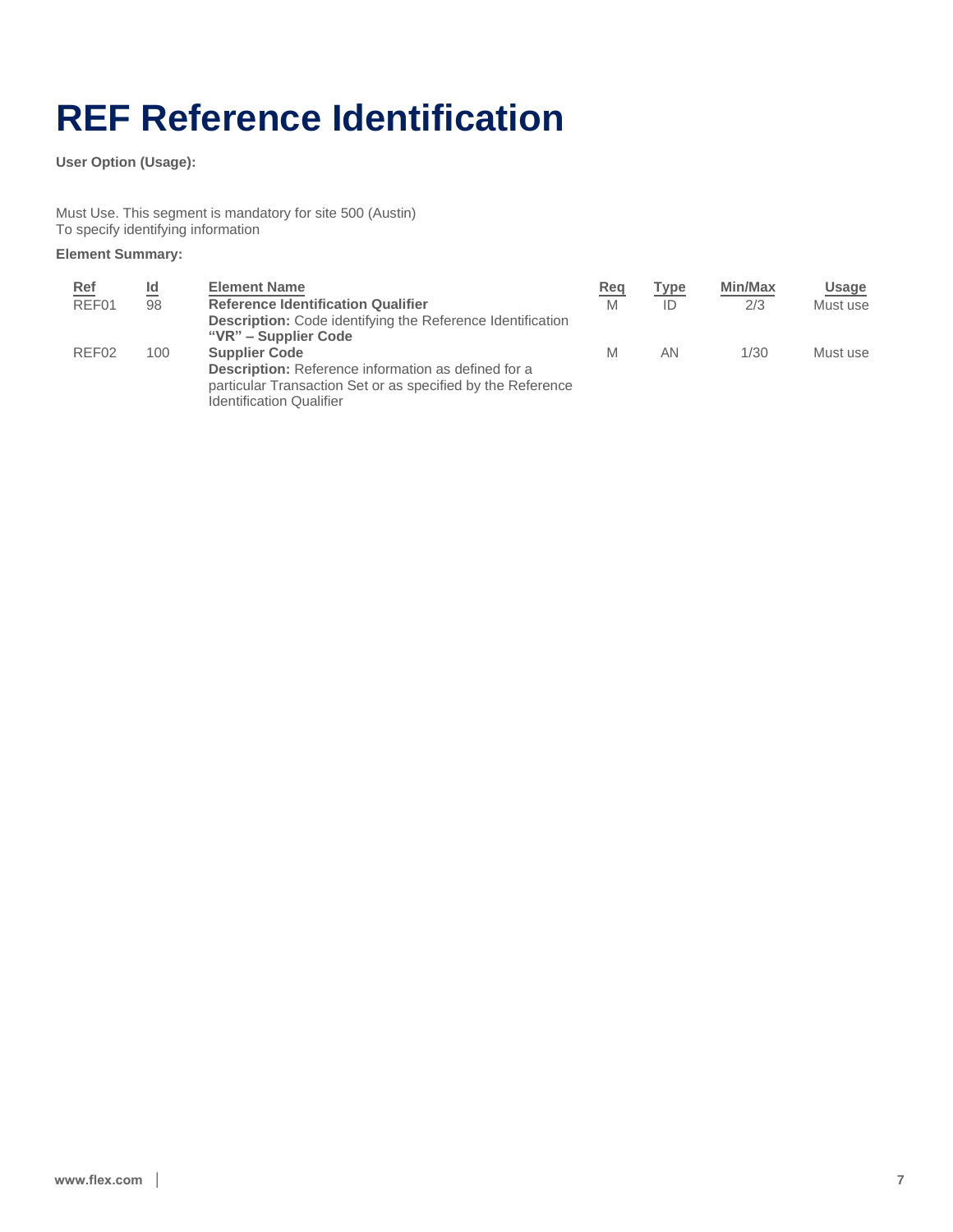# <span id="page-8-0"></span>**FOB F.O.B. Related Instructions**

# **User Option (Usage):**

## Used

To specify transportation instructions relating to shipment

Element Summary:

| Ref<br>FOB01      | $\underline{\mathsf{Id}}$<br>146 | <b>Element Name</b><br><b>Shipment Method of Payment</b><br><b>Description:</b> Code identifying payment terms for                                                                          | Req<br>M   | <b>Type</b><br>ID | Min/Max<br>2/2 | <b>Usage</b><br>Must use |
|-------------------|----------------------------------|---------------------------------------------------------------------------------------------------------------------------------------------------------------------------------------------|------------|-------------------|----------------|--------------------------|
| FOB <sub>02</sub> | 309                              | transportation charges<br>"DF" - Defined by buyer and seller.<br><b>Location Qualifier</b><br><b>Description:</b> Code identifying type of location                                         | X          | ID                | 1/2            | Not used                 |
| FOB <sub>03</sub> | 352                              | "OR" – Origin(Shipping Point).<br><b>Description</b><br><b>Description:</b> A free-form description to clarify the related<br>data elements and their content                               | $\bigcirc$ | AN                | 1/80           | Not used                 |
| FOB <sub>04</sub> | 334                              | <b>Namespace</b><br><b>Transportation Terms Qualifier Code</b><br><b>Description:</b> Code identifying the source of the<br>transportation terms<br>" $01"$ – Incoterms.                    | $\Omega$   | ID                | 2/2            | Used                     |
| FOB <sub>05</sub> | 335                              | <b>Transportation Terms Code</b><br><b>Description:</b> Code identifying the trade terms which apply<br>to the shipment transportation responsibility<br>All valid standard codes are used. | X          | ID                | 3/3            | Used                     |

# **Syntax:**

1. C0302 - If FOB03 is present, then all of FOB02 are required

2. C0405 - If FOB04 is present, then all of FOB05 are required

3. C0706 - If FOB07 is present, then all of FOB06 are required

4. C0809 - If FOB08 is present, then all of FOB09 are required

# **Semantics:**

1. FOB01 indicates which party will pay the carrier.

2. FOB02 is the code specifying transportation responsibility location.

3. FOB06 is the code specifying the title passage location.

4. FOB08 is the code specifying the point at which the risk of loss transfers. This may be different than the location specified in FOB02/FOB03 and FOB06/FOB07.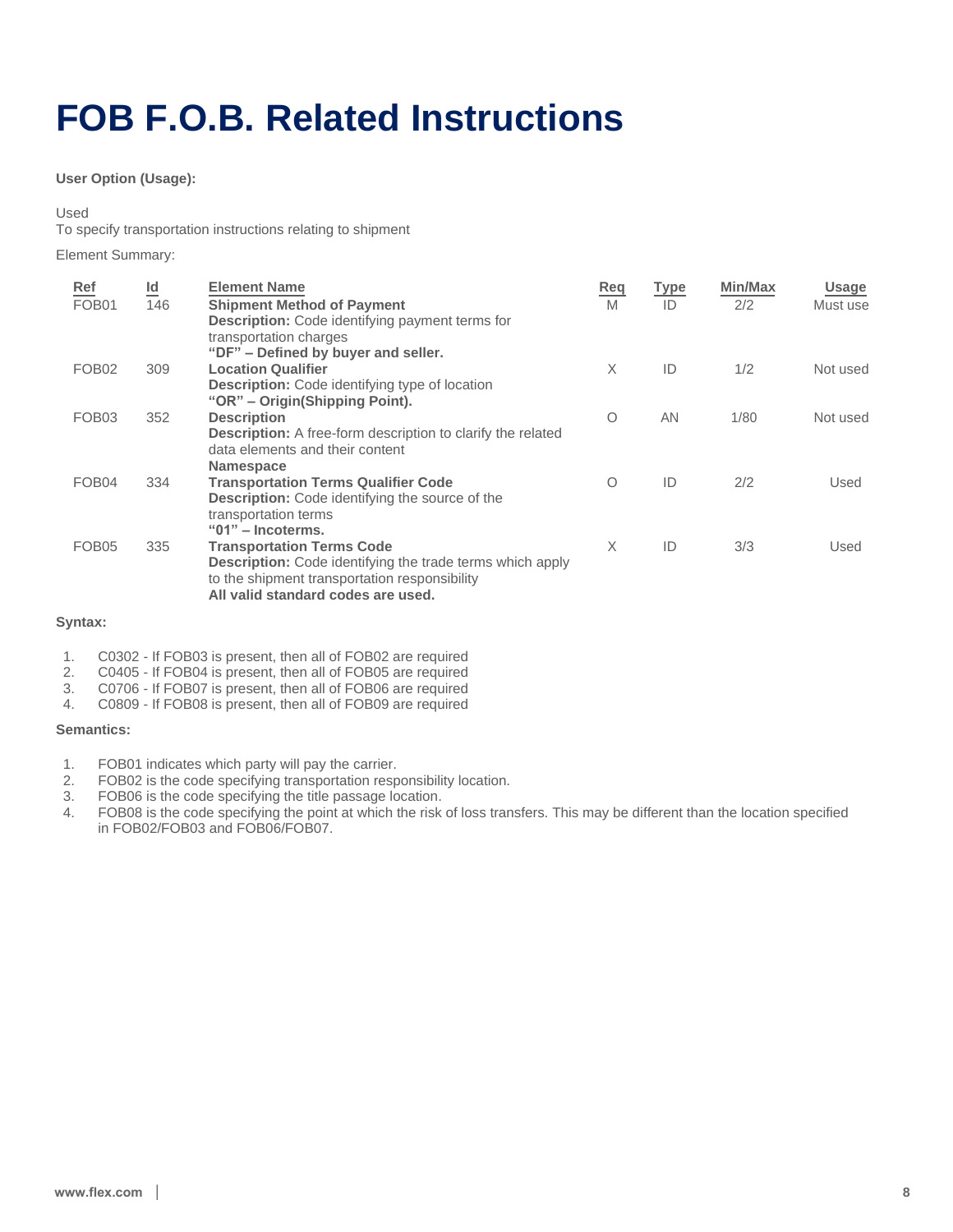# <span id="page-9-0"></span>**ITD Terms of Sale/Deferred Terms of Sale**

**User Option (Usage):**

Used To specify terms of sale

## **Element Summary:**

| <u>Ref</u><br>ITD01 | $\underline{\mathsf{Id}}$<br>336 | <b>Element Name</b><br><b>Terms Type Code</b>                                                                                                                                            | Req<br>$\Omega$ | <b>Type</b><br>ID | <b>Min/Max</b><br>2/2 | <b>Usage</b><br>Used |
|---------------------|----------------------------------|------------------------------------------------------------------------------------------------------------------------------------------------------------------------------------------|-----------------|-------------------|-----------------------|----------------------|
| ITD <sub>02</sub>   | 333                              | <b>Description:</b> Code identifying type of payment terms<br>"05" – Discount not applicable<br><b>Terms Basis Date Code</b><br>Description: Code identifying the beginning of the terms | Ω               | ID                | 1/2                   | Used                 |
| ITD <sub>07</sub>   | 386                              | period<br>"3" - Invoice Date.<br><b>Terms Net Days</b><br><b>Description:</b> Number of days until total invoice amount is                                                               | O               | N <sub>0</sub>    | 1/3                   | Used                 |
| ITD <sub>12</sub>   | 352                              | due (discount not applicable)<br><b>Description</b><br><b>Description:</b> A free-form description to clarify the related<br>data elements and their content                             | Ω               | AN                | 1/80                  | Used                 |

# **Syntax:**

- 1. L03040513 If ITD03 is present, then at least one of ITD04,ITD05,ITD13 is required
- 2. L08040513 If ITD08 is present, then at least one of ITD04,ITD05,ITD13 is required
- 3. L091011 If ITD09 is present, then at least one of ITD10,ITD11 is required

### **Semantics:**

1. ITD15 is the percentage applied to a base amount used to determine a late payment charge.

# **Comments:**

1. If the code in ITD01 is "04", then ITD07 or ITD09 is required and either ITD10 or ITD11 is required; if the code in ITD01 is "05", then ITD06 or ITD07 is required.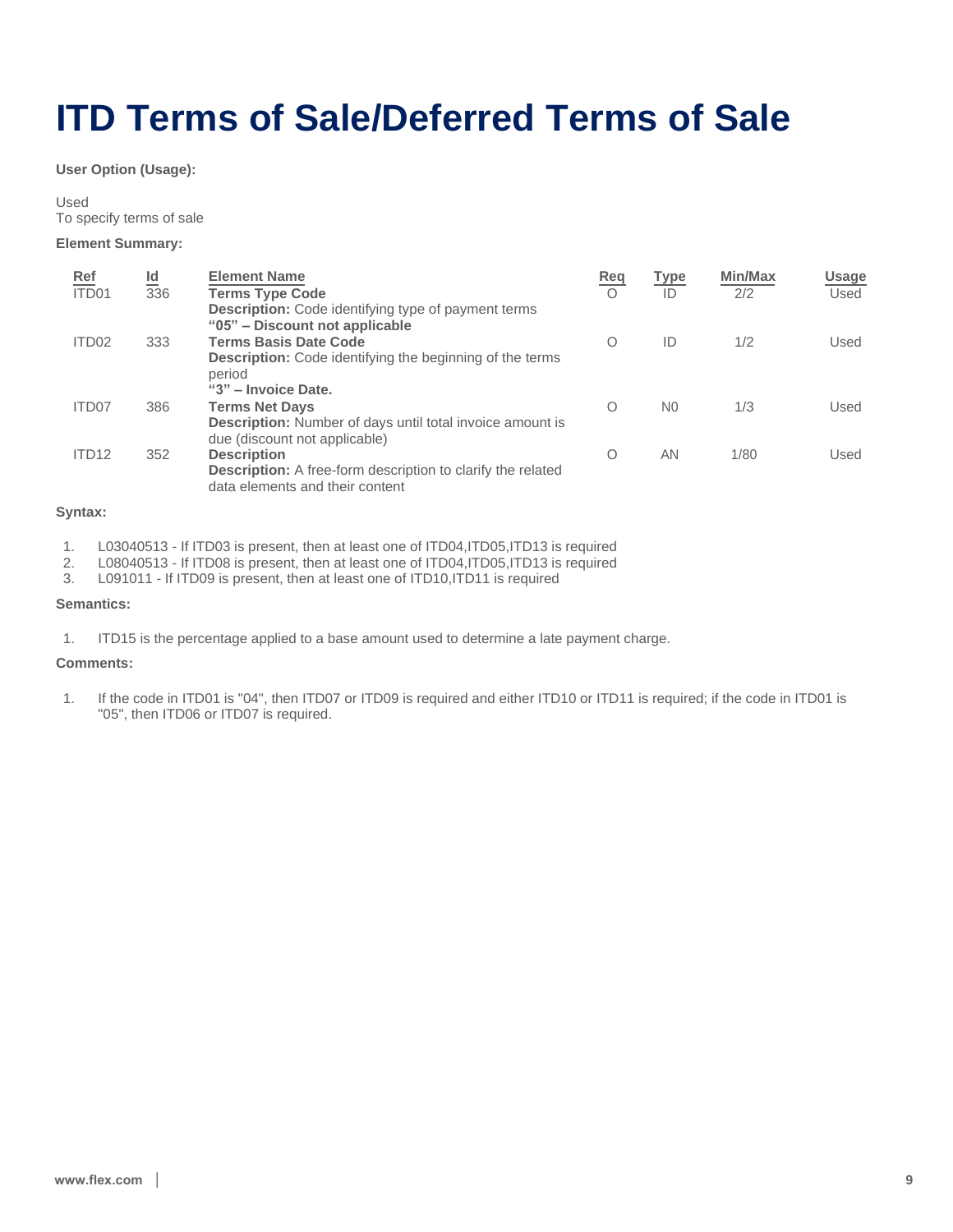# <span id="page-10-0"></span>**Loop N9**

To transmit identifying information as specified by the Reference Identification Qualifier

**Loop Summary:**

| Pos | Id | <b>Segment Name</b> | Req | Max Use | Repeat | <u>Usage</u>      |
|-----|----|---------------------|-----|---------|--------|-------------------|
| 290 |    | MSG Message Text    |     | 1000    |        | <b>Future Use</b> |

# **MSG Message Text**

# **User Option (Usage):**

Used

To provide a free-form format that allows the transmission of text information

## **Element Summary:**

| <u>Ref</u><br>MSG01 | $\sim$<br>933 | <b>Element Name</b><br><b>Free-Form Message Text</b><br><b>Description:</b> Free-form message text | <u>Req</u> | Type<br>ΑN | Min/Max<br>1/264 | <u>Usage</u><br>Future use |
|---------------------|---------------|----------------------------------------------------------------------------------------------------|------------|------------|------------------|----------------------------|
| __                  |               |                                                                                                    |            |            |                  |                            |

# **Syntax:**

1. C0302 - If MSG03 is present, then all of MSG02 are required

## **Semantics:**

1. MSG03 is the number of lines to advance before printing.

# **Comments:**

- 1. MSG02 is not related to the specific characteristics of a printer, but identifies top of page, advance a line, etc.
- 2. If MSG02 is "AA Advance the specified number of lines before print" then MSG03 is required.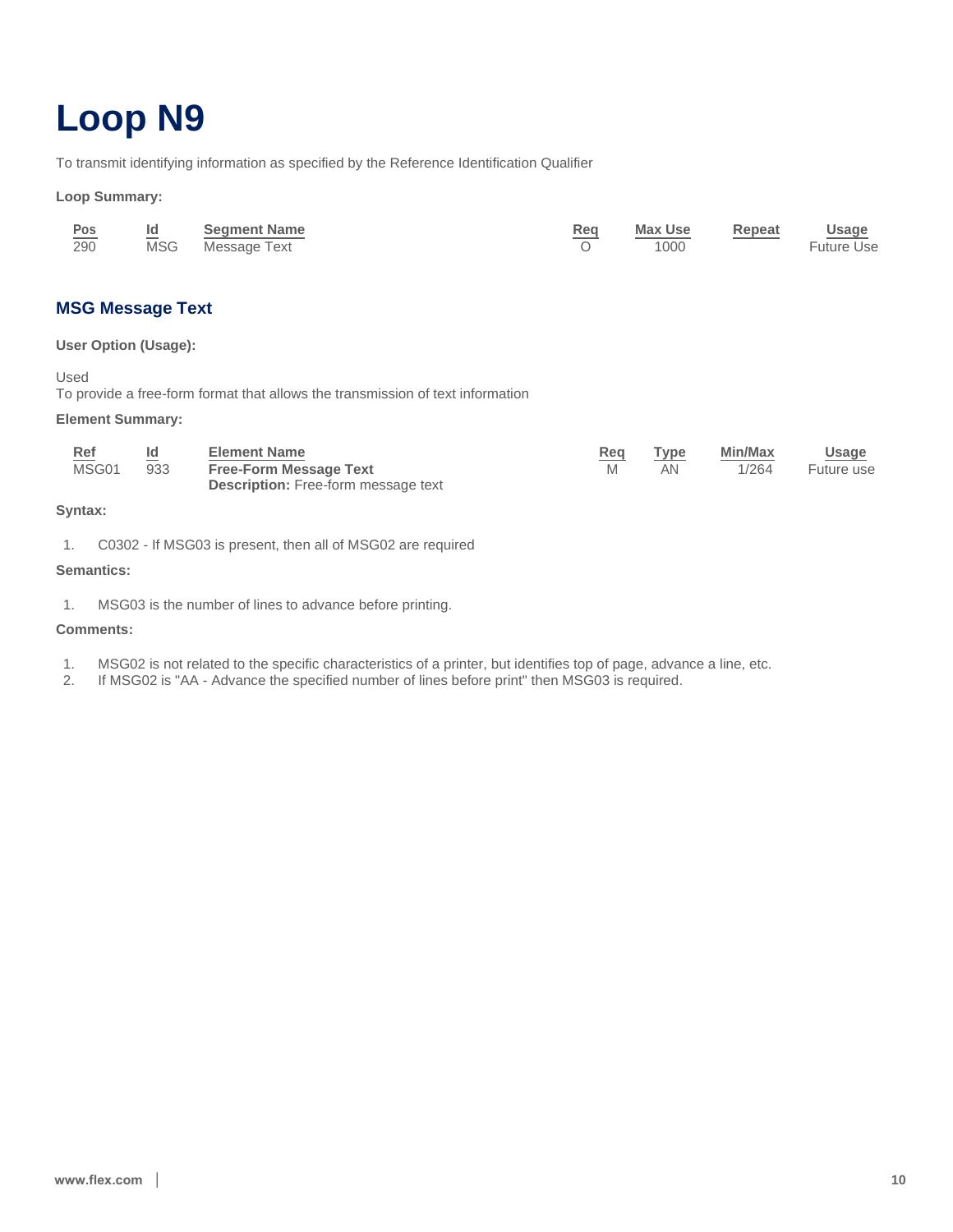# <span id="page-11-0"></span>**Loop POC**

To specify changes to a line item

## **Loop Summary:**

|                   | Id  | <b>Segment Name</b>                 | Req | <b>FlexReg</b> | <b>Max Use</b> | Repeat | <u>Usage</u> |
|-------------------|-----|-------------------------------------|-----|----------------|----------------|--------|--------------|
| $\frac{Pos}{010}$ | POC | Line Item Change                    |     | M              |                |        | Used         |
| 050               |     | Loop PID                            |     |                |                | 1000   | Used         |
| 270               |     | Loop ACK                            |     | M              |                | 104    | Used         |
| 350               |     | $\textcolor{red}{\mathsf{Loop}}$ N9 |     |                |                | 1000   | FutureUse    |

# **POC Line Item Change**

# **User Option (Usage):**

Used To specify changes to a line item

# **Element Summary:**

| Ref               | Id   | <b>Element Name</b>                                                                                                                                                                                                | Req      | <b>FlexReq</b> | <b>Type</b>  | Min/Max | <b>Usage</b> |
|-------------------|------|--------------------------------------------------------------------------------------------------------------------------------------------------------------------------------------------------------------------|----------|----------------|--------------|---------|--------------|
| POC01             | 350  | <b>Assigned Identification</b><br>Description: Alphanumeric characters assigned for                                                                                                                                | ∩        | M              | AN           | 1/20    | Used         |
| POC <sub>02</sub> | 670  | differentiation within a transaction set<br><b>Change or Response Type Code</b><br><b>Description:</b> Code specifying the type of change to the                                                                   | M        | $\circ$        | ID           | 2/2     | Must use     |
| POC03             | 330  | line item<br><b>Quantity Ordered</b>                                                                                                                                                                               | $\circ$  | M              | R            | 1/15    | Used         |
| POC04             | 671  | <b>Description: Quantity ordered</b><br><b>Quantity Left to Receive</b><br>Description: Quantity left to receive as qualified by the                                                                               | $\times$ | X              | $\mathsf{R}$ | 1/9     | Used         |
| POC05             | C001 | unit of measure<br><b>Composite Unit of Measure</b><br>Description: To identify a composite unit of                                                                                                                | X        | $\mathsf X$    | Comp         |         | Used         |
|                   | 355  | measure (See Figures Appendix for examples of use)<br>Unit or Basis for Measurement Code<br><b>Description:</b> Code specifying the units in which a value<br>is being expressed, or manner in which a measurement | M        | M              | ID           | 2/2     | Must use     |
|                   | 1018 | has been taken<br>All valid standard codes are used.<br><b>Exponent</b>                                                                                                                                            | $\circ$  | $\circ$        | $\mathsf{R}$ | 1/15    | Used         |
|                   | 649  | Description: Power to which a unit is raised<br><b>Multiplier</b><br>Description: Value to be used as a multiplier to obtain                                                                                       | $\circ$  | $\circ$        | $\mathsf{R}$ | 1/10    | Used         |
| POC06             | 212  | a new value<br><b>Unit Price</b><br><b>Description:</b> Price per unit of product, service,                                                                                                                        | $\times$ | M              | $\mathsf{R}$ | 1/17    | Used         |
| POC07             | 639  | commodity, etc.<br><b>Basis of Unit Price Code</b><br>Description: Code identifying the type of unit price for                                                                                                     | $\circ$  | $\circ$        | ID           | 2/2     | Used         |
| POC08             | 235  | an item<br>All valid standard codes are used.<br><b>Product/Service ID Qualifier</b><br>Description: Code identifying the type/source of the<br>descriptive number used in Product/Service ID (234)                | X        | M              | ID           | 2/2     | Used         |
| POC <sub>09</sub> | 234  | "BP" - Buyer's Part Number.<br><b>Product/Service ID</b>                                                                                                                                                           | $\times$ | X              | AN           | 1/48    | Used         |
| POC <sub>10</sub> | 235  | <b>Description:</b> Identifying number for a product or service<br><b>Product/Service ID Qualifier</b><br><b>Description:</b> Code identifying the type/source of the                                              | X        | X              | ID           | 2/2     | Used         |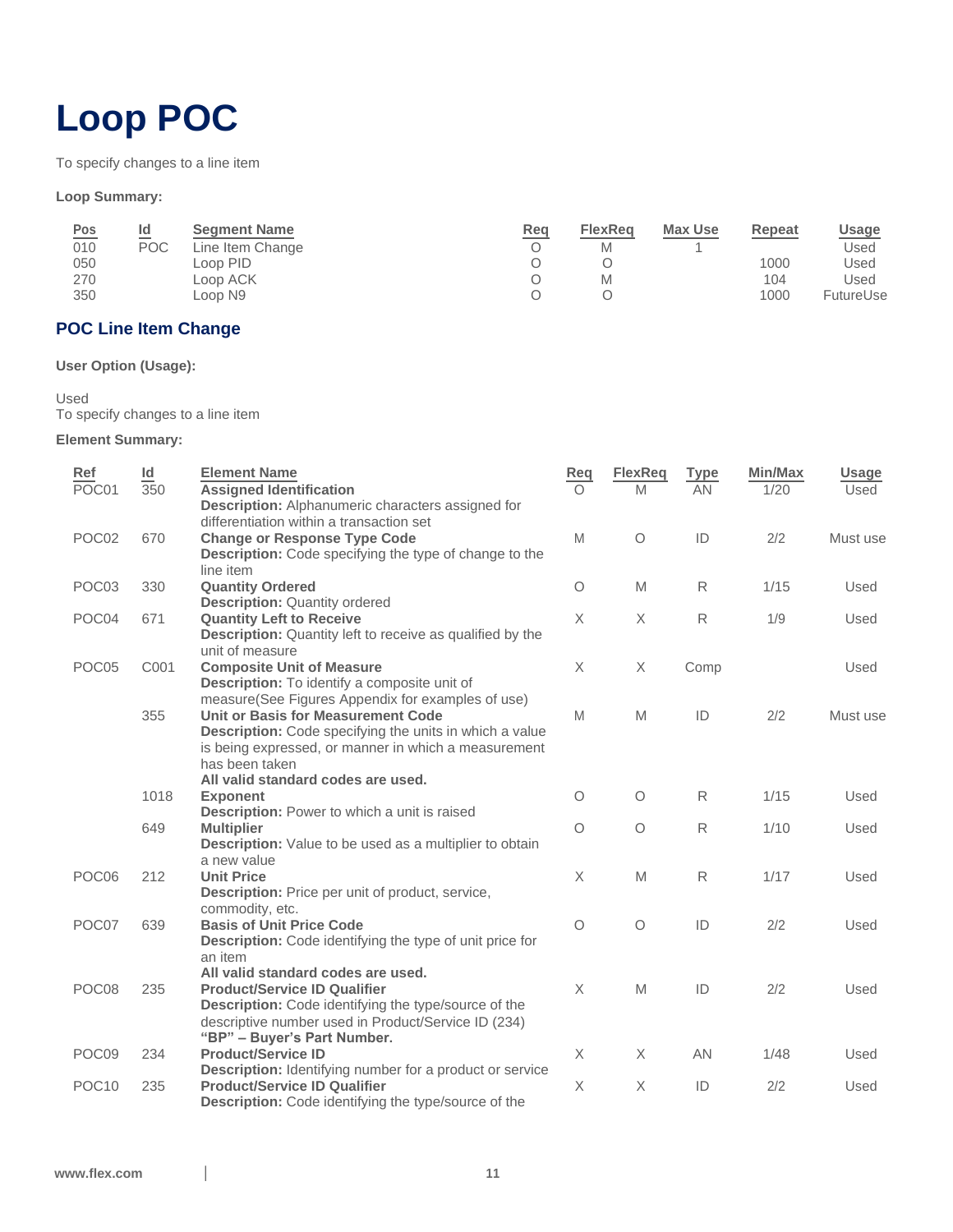|                   |     | descriptive number used in Product/Service ID (234)<br>"BE" – Buyer's Eng. Chg. Level. |          |            |     |      |      |
|-------------------|-----|----------------------------------------------------------------------------------------|----------|------------|-----|------|------|
| POC <sub>11</sub> | 234 | <b>Product/Service ID</b>                                                              | X        | $\times$   | AN  | 1/48 | Used |
|                   |     | <b>Description:</b> Identifying number for a product or service                        |          |            |     |      |      |
| POC <sub>12</sub> | 235 | <b>Product/Service ID Qualifier</b>                                                    | X        | M          | ID  | 2/2  | Used |
|                   |     | <b>Description:</b> Code identifying the type/source of the                            |          |            |     |      |      |
|                   |     | descriptive number used in Product/Service ID (234)                                    |          |            |     |      |      |
|                   |     | "MG" - Manufacturer Part Number.                                                       |          |            |     |      |      |
| POC <sub>13</sub> | 234 | <b>Product/Service ID</b>                                                              | X        | M          | AN  | 1/48 | Used |
|                   |     | <b>Description:</b> Identifying number for a product or service                        |          |            |     |      |      |
| POC <sub>14</sub> | 235 | <b>Product/Service ID Qualifier</b>                                                    | X        | O          | ID  | 2/2  | Used |
|                   |     | <b>Description:</b> Code identifying the type/source of the                            |          |            |     |      |      |
|                   |     | descriptive number used in Product/Service ID (234)                                    |          |            |     |      |      |
|                   |     | "MF" - Manufacturer Name.                                                              |          |            |     |      |      |
| POC <sub>15</sub> | 234 | <b>Product/Service ID</b>                                                              | X        | $\bigcirc$ | AN. | 1/48 | Used |
|                   |     | <b>Description:</b> Identifying number for a product or service                        |          |            |     |      |      |
| POC <sub>16</sub> | 235 | <b>Product/Service ID Qualifier</b>                                                    | $\times$ | $\bigcirc$ | ID  | 2/2  | Used |
|                   |     | <b>Description:</b> Code identifying the type/source of the                            |          |            |     |      |      |
|                   |     | descriptive number used in Product/Service ID (234)                                    |          |            |     |      |      |
|                   |     | "PU" – Customer Part Number.                                                           |          |            |     |      |      |
| POC <sub>17</sub> | 234 | <b>Product/Service ID</b>                                                              | X        | $\bigcirc$ | AN  | 1/48 | Used |
|                   |     | <b>Description:</b> Identifying number for a product or service                        |          |            |     |      |      |

# **Syntax:**

1. C030405 - If POC03 is present, then all of POC04,POC05 are required

- 2. C0706 If POC07 is present, then all of POC06 are required
- 3. P0809 If either POC08,POC09 is present, then all are required
- 4. P1011 If either POC10,POC11 is present, then all are required
- 5. P1213 If either POC12,POC13 is present, then all are required
- 6. P1415 If either POC14,POC15 is present, then all are required
- 7. P1617 If either POC16,POC17 is present, then all are required
- 8. P1819 If either POC18,POC19 is present, then all are required
- 9. P2021 If either POC20,POC21 is present, then all are required
- 10. P2223 If either POC22,POC23 is present, then all are required
- 11. P2425 If either POC24,POC25 is present, then all are required
- 12. P2627 If either POC26,POC27 is present, then all are required

# **Semantics:**

1. POC01 is the purchase order line item identification.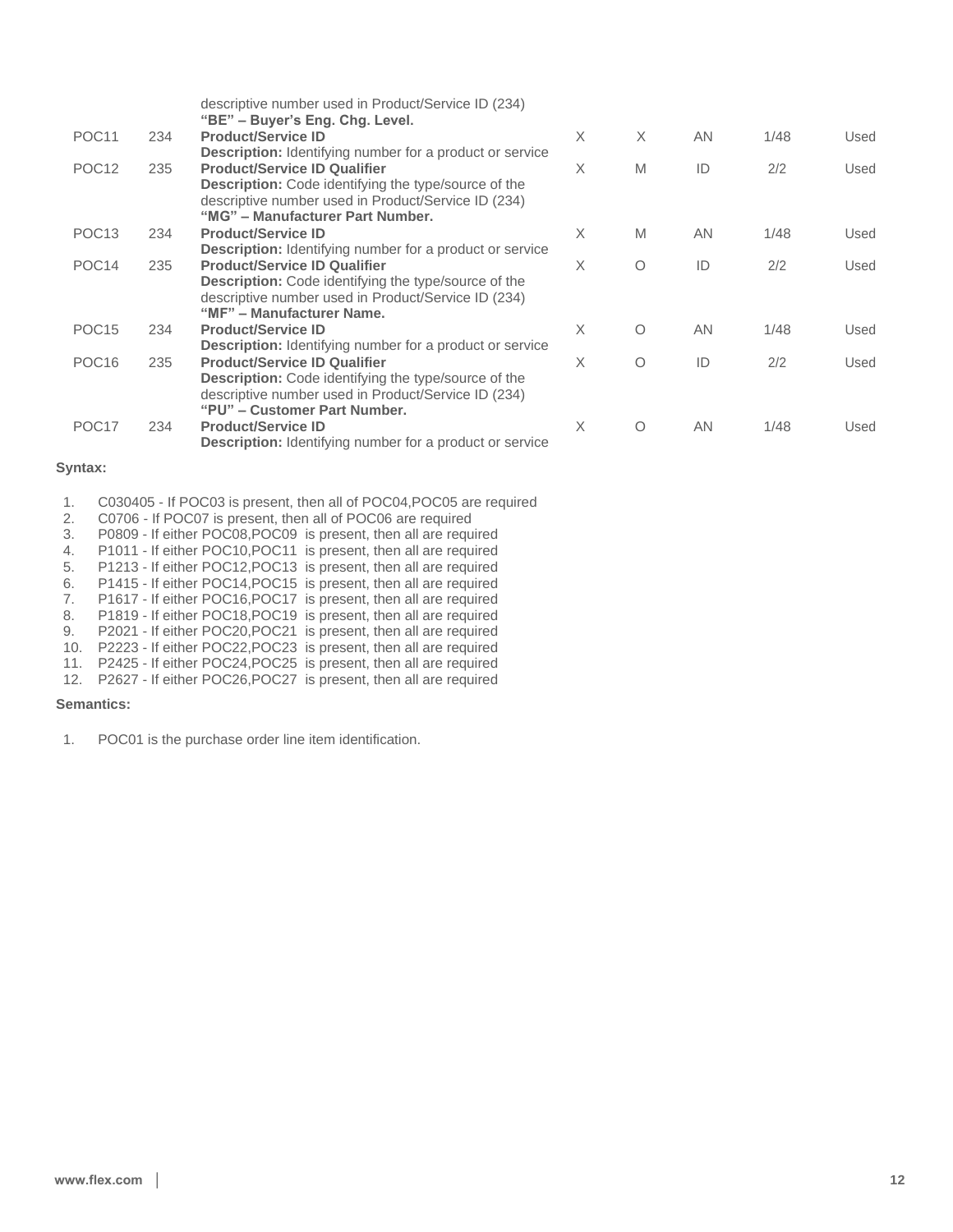# <span id="page-13-0"></span>**Loop PID**

To describe a product or process in coded or free-form format

### **Loop Summary:**

| $rac{\text{Pos}}{050}$ | ld<br>$\sim$ | <b>Segment Name</b>      | <u>Req</u> | Max Use | Repeat | <b>Usage</b> |
|------------------------|--------------|--------------------------|------------|---------|--------|--------------|
|                        | <b>PID</b>   | Product/Item Description |            |         |        | Used         |

# **PID Product/Item Description**

**User Option (Usage):**

Used

To describe a product or process in coded or free-form format

### **Element Summary:**

| <b>Ref</b><br>PID <sub>01</sub> | Id<br>349 | <b>Element Name</b><br><b>Item Description Type</b><br><b>Description:</b> Code indicating the format of a description                            | Req<br>M | Type<br>ID | <b>Min/Max</b><br>1/1 | Usage<br>Must use |
|---------------------------------|-----------|---------------------------------------------------------------------------------------------------------------------------------------------------|----------|------------|-----------------------|-------------------|
| PID <sub>05</sub>               | 352       | $"F"$ – Free Form.<br><b>Description</b><br><b>Description:</b> A free-form description to clarify the related<br>data elements and their content |          | AN         | 1/80                  | Used              |

# **Comments:**

- 1. If PID01 equals "F", then PID05 is used. If PID01 equals "S", then PID04 is used. If PID01 equals "X", then both PID04 and PID05 are used.
- 2. Use PID06 when necessary to refer to the product surface or layer being described in the segment.

3. PID07 specifies the individual code list of the agency specified in PID03.

# **REF Reference Identification**

## **User Option (Usage):**

Used To specify identification information

# **Element Summary:**

| <u>Ref</u>        | Id  | <b>Element Name</b>                                                                                                                                                   | Req | Type | <b>Min/Max</b> | Usage    |
|-------------------|-----|-----------------------------------------------------------------------------------------------------------------------------------------------------------------------|-----|------|----------------|----------|
| REF01             | 128 | <b>Manufacturing Order Part Number</b><br><b>Description:</b> Code indicating the format of a description<br>"MH" - Manufacturing Order Number                        | M   | ID   | 2/2            | Must use |
| REF <sub>02</sub> | 127 | <b>Reference Identification</b><br><b>Description:</b> Reference information as defined for a<br>particular as specified by the Reference Identification<br>Qualifier |     | ΑN   | 1/30           | Used     |

## **Comments:**

1. If REF01 equals "MH", then REF02 is used.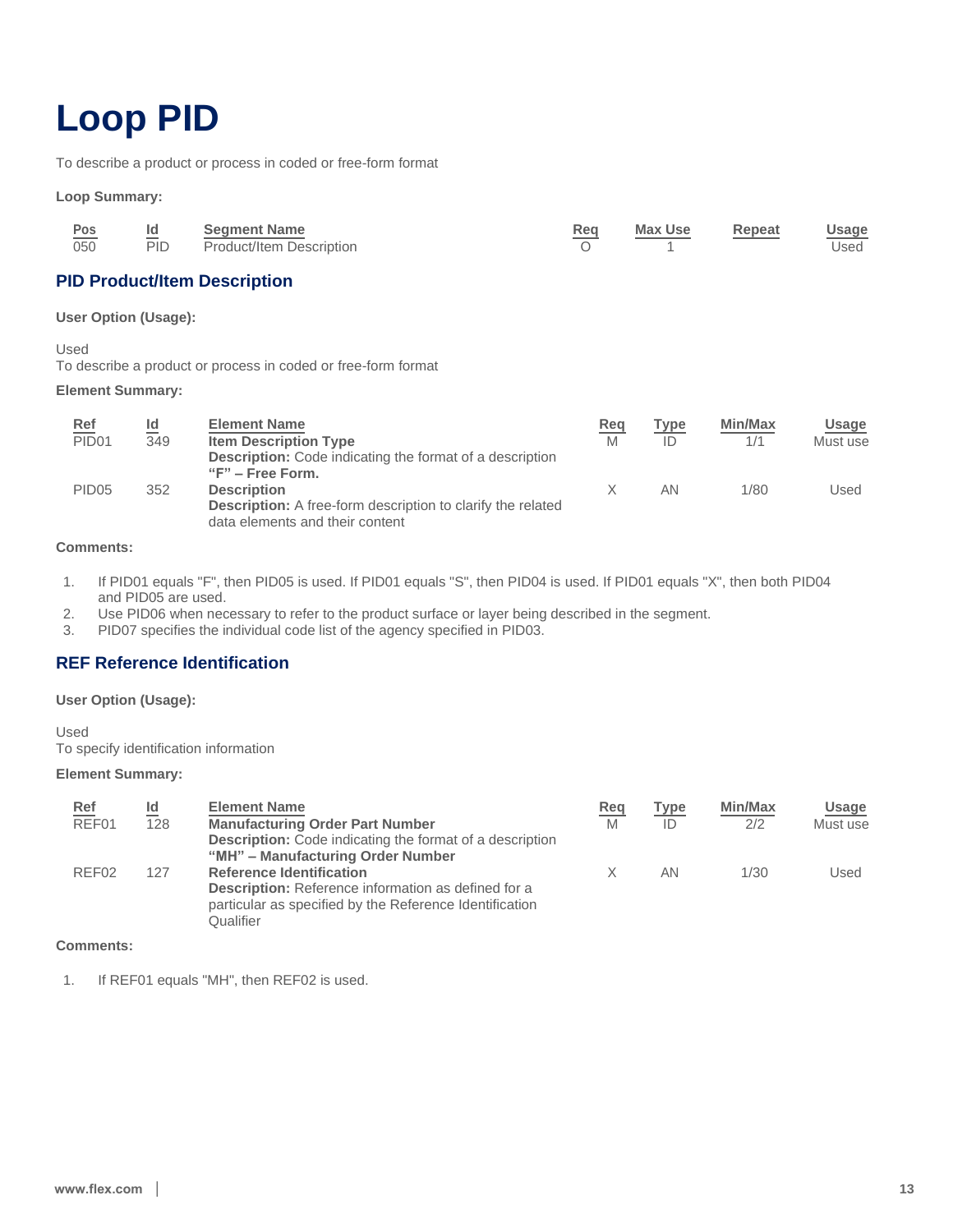# <span id="page-14-0"></span>**Loop ACK**

To acknowledge the ordered quantities and specify the ready date for a specific line item

### **Loop Summary:**

| Pos | ld | <b>Segment Name</b>          | Req | FlexReq | Max Use | Repeat | <b>Usage</b> |
|-----|----|------------------------------|-----|---------|---------|--------|--------------|
| 270 |    | ACK Line Item Acknowledgment |     |         |         |        | Used         |

# **ACK Line Item Acknowledgment**

## **User Option (Usage):**

Used

To acknowledge the ordered quantities and specify the ready date for a specific line item

### **Element Summary:**

| Ref<br>ACK01 | Id<br>668 | <b>Element Name</b><br><b>Line Item Status Code</b><br><b>Description:</b> Code specifying the action taken by the<br>seller on a line item requested by the buyer<br>" $A$ " – Accepted<br>"IQ" - Accepted, Qty Change<br>"DR" – Accepted, Date Resched<br>"IS" - Accepted, Substitution Made<br>"IP" - Accepted, Price Change<br>"IC" - Accepted, multiple changes<br>" $IR"$ – Rejected | Reg<br>M | <b>FlexReg</b><br>M | <b>Type</b><br>ID | Min/Max<br>2/2 | <b>Usage</b><br>Must use |
|--------------|-----------|--------------------------------------------------------------------------------------------------------------------------------------------------------------------------------------------------------------------------------------------------------------------------------------------------------------------------------------------------------------------------------------------|----------|---------------------|-------------------|----------------|--------------------------|
| ACK02        | 380       | Quantity                                                                                                                                                                                                                                                                                                                                                                                   | X        | M                   | R                 | 1/15           | Used                     |
| ACK03        | 355       | <b>Description:</b> Numeric value of quantity<br>Unit or Basis for Measurement Code<br><b>Description:</b> Code specifying the units in which a value<br>is being expressed, or manner in which a measurement<br>has been taken                                                                                                                                                            | X        | $\times$            | ID                | 2/2            | Used                     |
| ACK04        | 374       | All valid standard codes are used.<br><b>Date/Time Qualifier</b><br><b>Description:</b> Code specifying type of date or time, or<br>both date and time<br>"002" - Delivery Date(ETA)<br>"010" $-$ Ship Date (ETD)<br>"065"- Forwarder Schedule Delivery Date (FETA)                                                                                                                        | $\circ$  | M                   | ID                | 3/3            | Used                     |
| ACK05        | 373       | Date<br><b>Description:</b> Date expressed as CCYYMMDD                                                                                                                                                                                                                                                                                                                                     | X        | M                   | DT                | 8/8            | Used                     |
| ACK06        | 326       | <b>Request Reference Number</b><br><b>Description:</b> Reference number or RFQ number to use<br>to identify a particular transaction set and query<br>(additional reference number or description which can<br>be used with contract number)<br><b>Delivery Schedule Number</b>                                                                                                            | $\circ$  | $\circ$             | AN                | 1/45           | Used                     |

### **Syntax:**

- 1. P0203 If either ACK02, ACK03 is present, then all are required
- 2. C0405 If ACK04 is present, then all of ACK05 are required
- 3. P0708 If either ACK07, ACK08 is present, then all are required

# **Comments:**

- 1. ETA Estimated Time of Arrival (Flex Dock Date)
- 2. ETD Estimated Time of Departure (Supplier Ship Date)
- 3. If ACK01 = IA, Then Please stick to the PO Line Item details (Quantity, Price, Date, Multiple changes etc)
- 4. If ACK01 != IA, Then Line Item Details is not adhering to the corresponding Flex PO Line Item.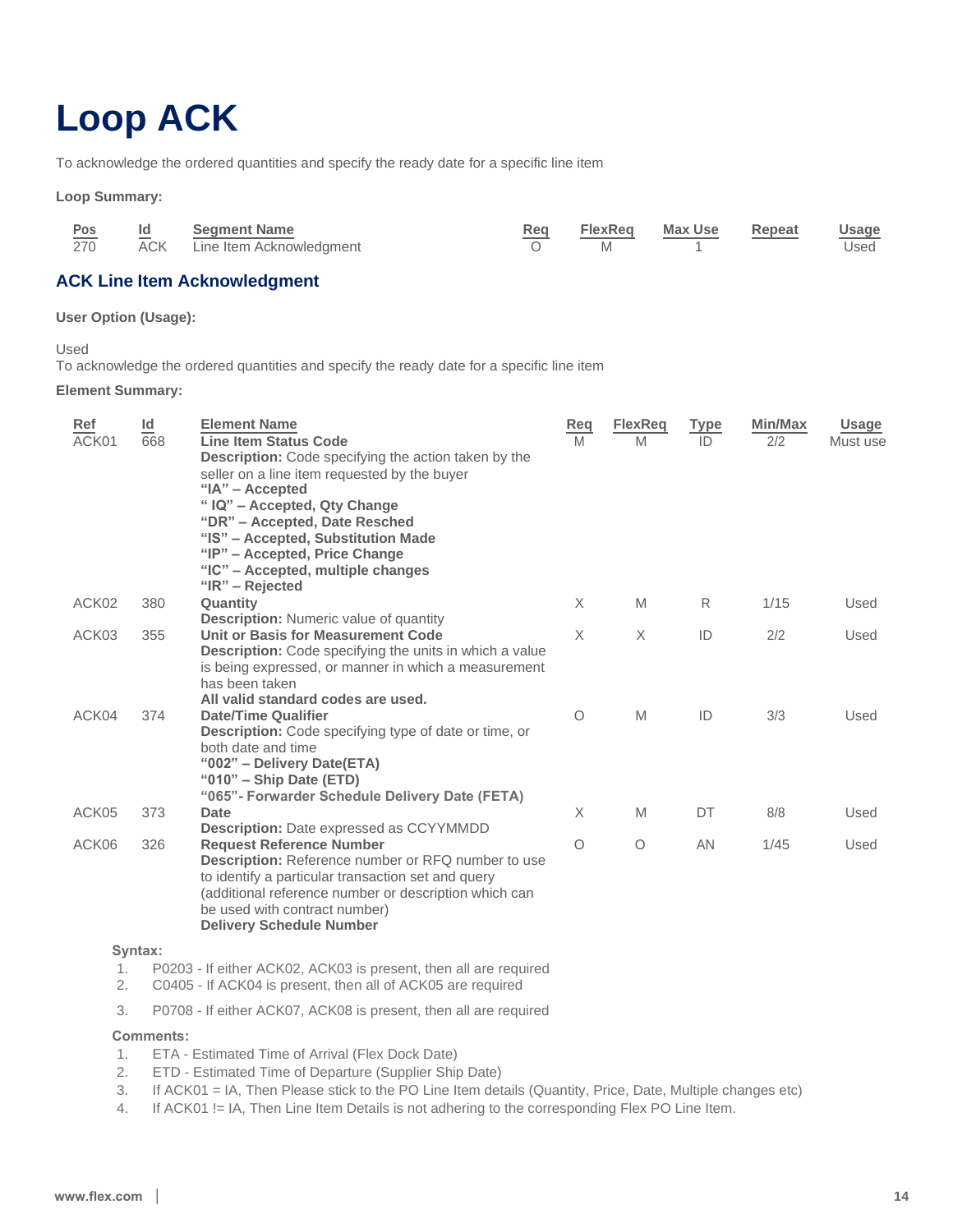# <span id="page-15-0"></span>**Loop N9**

To transmit identifying information as specified by the Reference Identification Qualifier

**Loop Summary:**

| Pos<br>360 | Id<br>$\sim$<br><b>MSG</b> | <b>Segment Name</b><br>Message Text | Req | Max Use<br>1000 | Repeat | <b>Usage</b><br><b>Future Use</b> |
|------------|----------------------------|-------------------------------------|-----|-----------------|--------|-----------------------------------|
|            |                            |                                     |     |                 |        |                                   |

# **MSG Message Text**

**User Option (Usage):**

Used

To provide a free-form format that allows the transmission of text information

## **Element Summary:**

| <u>Ref</u><br>MSG01 | Id<br>$-$<br>933 | <b>Element Name</b><br><b>Free-Form Message Text</b><br><b>Description:</b> Free-form message text | Req | Type<br>ΑN | <b>Min/Max</b><br>1/264 | <u>Usage</u><br>Future use |
|---------------------|------------------|----------------------------------------------------------------------------------------------------|-----|------------|-------------------------|----------------------------|
|                     |                  |                                                                                                    |     |            |                         |                            |

# **Syntax:**

1. C0302 - If MSG03 is present, then all of MSG02 are required

# **Semantics:**

1. MSG03 is the number of lines to advance before printing.

# **Comments:**

- 1. MSG02 is not related to the specific characteristics of a printer, but identifies top of page, advance a line, etc.
- 2. If MSG02 is "AA Advance the specified number of lines before print" then MSG03 is required.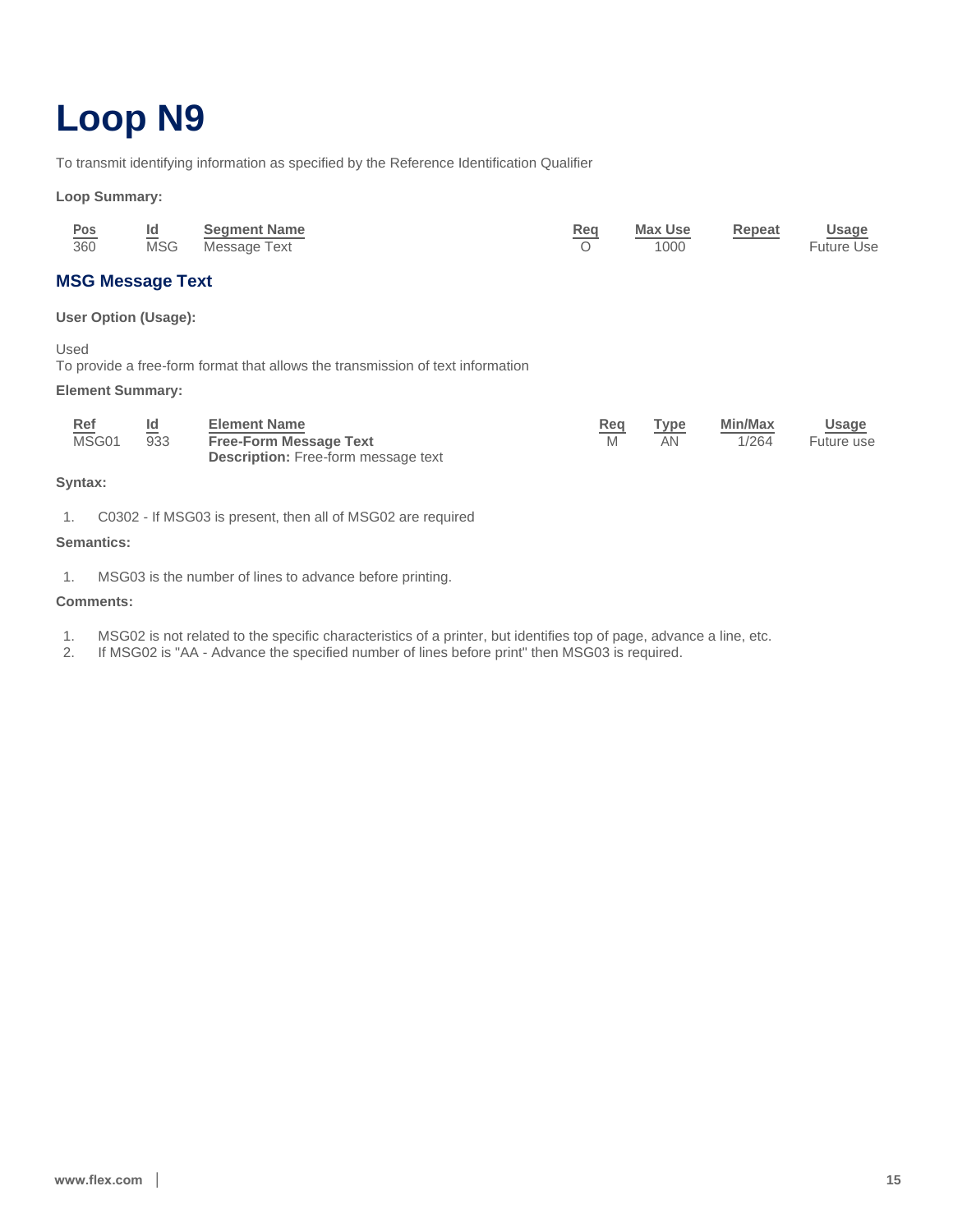# <span id="page-16-0"></span>**Loop CTT**

To transmit a hash total for a specific element in the transaction set

# **Loop Summary:**

| Pos | ld | <b>Segment Name</b>        | Req |   | FlexReg Max Use | Repeat | <b>Usage</b> |
|-----|----|----------------------------|-----|---|-----------------|--------|--------------|
|     |    | 010 CTT Transaction Totals |     | M |                 |        | Used         |

# **CTT Transaction Totals**

# **User Option (Usage):**

Used

To transmit a hash total for a specific element in the transaction set

# **Element Summary:**

| Ref<br>CTT01      | $\frac{\mathsf{Id}}{354}$ | <b>Element Name</b><br><b>Number of Line Items</b><br><b>Description:</b> Total number of line items in the transaction                                                                                                                                                                                                                                                                                                                                                                                                                                                                                                                                            | Req<br>M | <b>Type</b><br>N <sub>0</sub> | Min/Max<br>1/6 | <b>Usage</b><br>Must use |
|-------------------|---------------------------|--------------------------------------------------------------------------------------------------------------------------------------------------------------------------------------------------------------------------------------------------------------------------------------------------------------------------------------------------------------------------------------------------------------------------------------------------------------------------------------------------------------------------------------------------------------------------------------------------------------------------------------------------------------------|----------|-------------------------------|----------------|--------------------------|
| CTT <sub>02</sub> | 347                       | set<br><b>Hash Total</b><br><b>Description:</b> Sum of values of the specified data element.<br>All values in the data element will be summed without<br>regard to decimal points (explicit or implicit) or signs.<br>Truncation will occur on the left most digits if the sum is<br>greater than the maximum size of the hash total of the data<br>element. Example: -. 0018 First occurrence of value being<br>hashed. .18 Second occurrence of value being hashed.<br>1.8 Third occurrence of value being hashed. 18.01 Fourth<br>occurrence of value being hashed. --------- 1855 Hash total<br>prior to truncation. 855 Hash total after truncation to three- | $\circ$  | $\mathsf{R}$                  | 1/10           | Used                     |
| CTT <sub>03</sub> | 81                        | digit field.<br>Weight<br><b>Description:</b> Numeric value of weight                                                                                                                                                                                                                                                                                                                                                                                                                                                                                                                                                                                              | X        | R                             | 1/10           | Used                     |
| CTT04             | 355                       | Unit or Basis for Measurement Code<br><b>Description:</b> Code specifying the units in which a value is<br>being expressed, or manner in which a measurement has<br>been taken<br>All valid standard codes are used.                                                                                                                                                                                                                                                                                                                                                                                                                                               | $\times$ | ID                            | 2/2            | Used                     |
| CTT <sub>05</sub> | 183                       | <b>Volume</b><br><b>Description:</b> Value of volumetric measure                                                                                                                                                                                                                                                                                                                                                                                                                                                                                                                                                                                                   | X        | R                             | 1/8            | Used                     |
| CTT06             | 355                       | Unit or Basis for Measurement Code<br><b>Description:</b> Code specifying the units in which a value is<br>being expressed, or manner in which a measurement has<br>been taken<br>All valid standard codes are used.                                                                                                                                                                                                                                                                                                                                                                                                                                               | $\times$ | ID                            | 2/2            | Used                     |
| CTT07             | 352                       | <b>Description</b><br>Description: A free-form description to clarify the related<br>data elements and their content                                                                                                                                                                                                                                                                                                                                                                                                                                                                                                                                               | $\circ$  | AN                            | 1/80           | Used                     |

# **Syntax:**

1. P0304 - If either CTT03, CTT04 is present, then all are required<br>2. P0506 - If either CTT05, CTT06 is present, then all are required

2. P0506 - If either CTT05,CTT06 is present, then all are required

## **Comments:**

1. This segment is intended to provide hash totals to validate transaction completeness and correctness.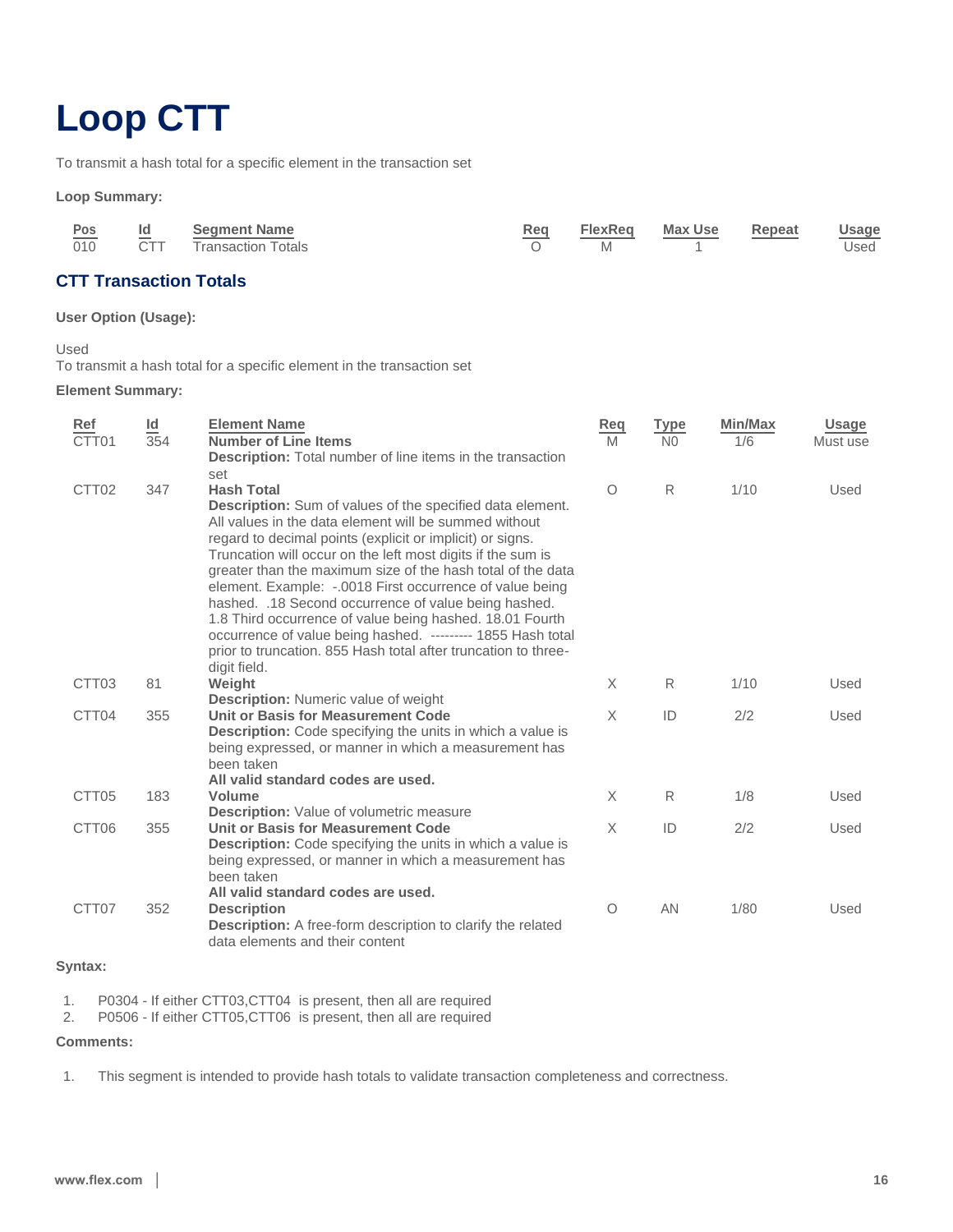# <span id="page-17-0"></span>**SE Transaction Set Trailer**

# **User Option (Usage):**

### Must use

To indicate the end of the transaction set and provide the count of the transmitted segments (including the beginning (ST) and ending (SE) segments)

## **Element Summary:**

| Ref              | Id  | <b>Element Name</b>                                         | Req | Type           | <b>Min/Max</b> | Usage    |
|------------------|-----|-------------------------------------------------------------|-----|----------------|----------------|----------|
| SE01             | 96  | <b>Number of Included Segments</b>                          | M   | N <sub>0</sub> | 1/10           | Must use |
|                  |     | <b>Description:</b> Total number of segments included in a  |     |                |                |          |
|                  |     | transaction set including ST and SE segments                |     |                |                |          |
| SE <sub>02</sub> | 329 | <b>Transaction Set Control Number</b>                       | M   | ΑN             | 4/9            | Must use |
|                  |     | <b>Description:</b> Identifying control number that must be |     |                |                |          |
|                  |     | unique within the transaction set functional group assigned |     |                |                |          |
|                  |     | by the originator for a transaction set                     |     |                |                |          |

## **Comments:**

1. SE is the last segment of each transaction set.

# **Example**

# Sample 1: Multiple Line

^ Partner ISA Qualifier^ Partner ISA ID ^Flex ISA Qualifier ^Flex ISA ID ^140529^1420^U^00401^000000193^0^T^\_ GS^CA^ Partner GS ID ^Flex GS ID ^20140529^1420^1^X^004010 ST^865^0001 BCA^04^AC^J6A093703^^^20140529^^^^20140529 CUR^BY^USD POC^10^IA^500^500^EA^0.3^PE^BP^XRT1G-0932892-01^^^MG^530L104KT16T5 ACK^IA^500^EA^002^20140613 POC^20^IR^0^500^EA^0.3^PE^BP^XRT1G-0932892-01^^^MG^530L104KT16T5 ACK^IR^0^EA^002^20140626 POC^30^IA^750^500^EA^0.3^PE^BP^XRT1G-0932892-01^^^MG^530L104KT16T5 ACK^IA^750^EA^002^20140703 POC^40^IA^500^500^EA^0.28^PE^BP^XRT1G-0932892-01^^^MG^530L104KT16T5 ACK^IA^500^EA^002^20140710 POC^50^IR^0^500^EA^0.3^PE^BP^XRT1G-0932892-01^^^MG^530L104KT16T5 ACK^IR^0^EA^002^20140717 POC^60^IR^500^500^EA^0.3^PE^BP^XRT1G-0932892-02^^^MG^530L104KT16C ACK^IR^500^EA^002^20140724 CTT^6^2250 SE^17^0001 GE^1^1 IEA^1^000000193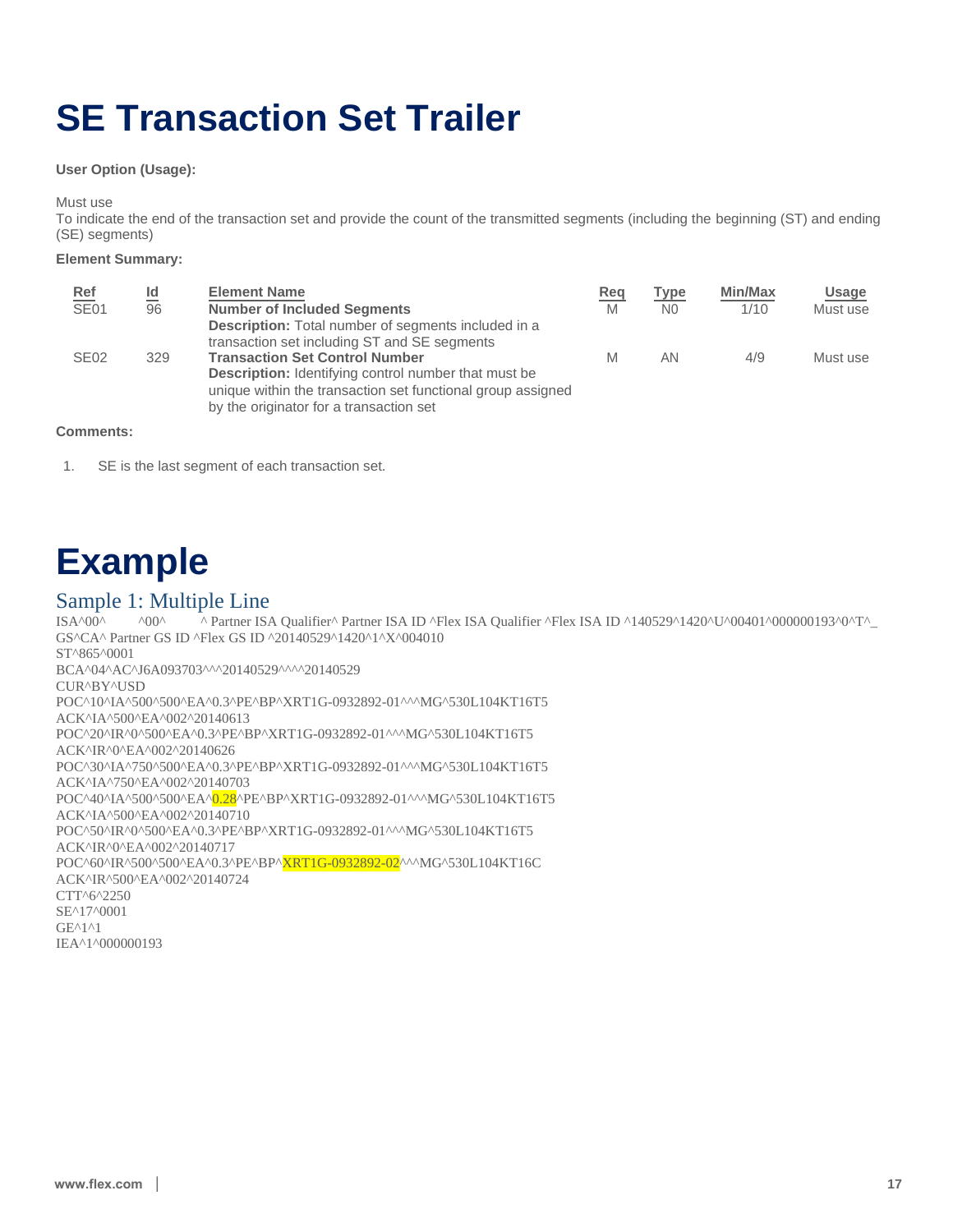# Sample 2: Single Line

^ Partner ISA Qualifier^ Partner ISA ID ^Flex ISA Qualifier ^Flex ISA ID ^140725^1340^U^00401^000000204^0^T^\_ GS^CA^ Partner GS ID ^Flex GS ID ^20140725^1340^10^X^004010 ST^865^0001 BCA^06^AD^J6A094480^^^20140613^^^^20140725 CUR^BY^USD POC^10^IA^1000^1500^EA^0.3^PE^BP^XRT1G-0932892-01^^^MG^530L104KT16T5 ACK^IA^1000^EA^002^20140813 CTT^1^1000 SE^7^0001 GE^1^10 IEA^1^000000204

# Sample 3: Single Line with Rejection message

ISA\*00\* \*00\* \* Partner ISA Qualifier\* Partner ISA ID\* Flex ISA Qualifier \* Flex ISA ID \*150527\*0827\*U\*00401\*000003950\*0\*T\*^ GS\*CA\* Partner GS ID \* Flex GS ID \*20150527\*0827\*283\*X\*004010 ST\*865\*0001 BCA\*04\*RF\*37G264204\*\*\*20150514 CUR\*BY\*USD POC\*10\*RC\*2500\*2500\*EA\*.219\*PE\*BP\*TVO-CXIC-00119- 000\*\*\*VP\*MAX708SCSA+T ACK\*IR\*2500\*EA\*002\*20150904 MSG\*CHANGE NOT PROCESSED - LINE HAS BEEN CANCELLED CTT\*1 SE\*8\*0001 GE\*1\*283 IEA\*1\*000003950

# Sample 4: Split Line (Before Jan'2020)

ISA^00^ ^ 00^ ^ Partner ISA Qualifier^ Partner ISA ID ^Flex ISA Qualifier ^Flex ISA ID ^140710^1410^U^00401^000000204^0^T^\_ GS^CA^ Partner GS ID ^Flex GS ID ^20140710^1410^8^X^004010 ST^865^0001 BCA^06^AD^J6A094693^^^20140710^^^^20140710 CUR^BY^USD POC^10^IA^300^500^EA^0.3^PE^BP^XRT1G-0932892-01^^^MG^530L104KT16T5 ACK^IA^300^EA^002^20140719 →Accept pull in request POC^11^IA^200^200^EA^0.3^PE^BP^XRT1G-0932892-01^^^MG^530L104KT16T5<br><mark>ACK</mark>^IA^200^EA^002^20140823 → Accept push out request CTT^2^500 SE^9^0001  $GF^{\wedge}1^{\wedge}8$ IEA^1^000000204

# Sample 4: Split Line (After Jan'2020)

ISA~00~ ~00~ ~09~049046989APD ~16~941714834TEST ~191016~0415~X~00401~000002662~0~P~' GS~CA~049046989APD~9417148340011~20191016~0415~9263~X~004010 ST~865~0001 BCA~04~AC~110571379~~~20190911 CUR~BY~USD POC~10~RS~300000~300000~EA~1.261~PE~BP~TDN-731-828-08~~~MG~ISO721MDR~MF~TEXAS INSTRUMENTS ACK~IC~192500~EA~002~20191016 ACK~IC~100000~EA~002~20191029 ACK~IC~7500~EA~002~20200219 CTT~1~300000 SE~9~0001  $GF~1~~9263$ IEA~1~000002662